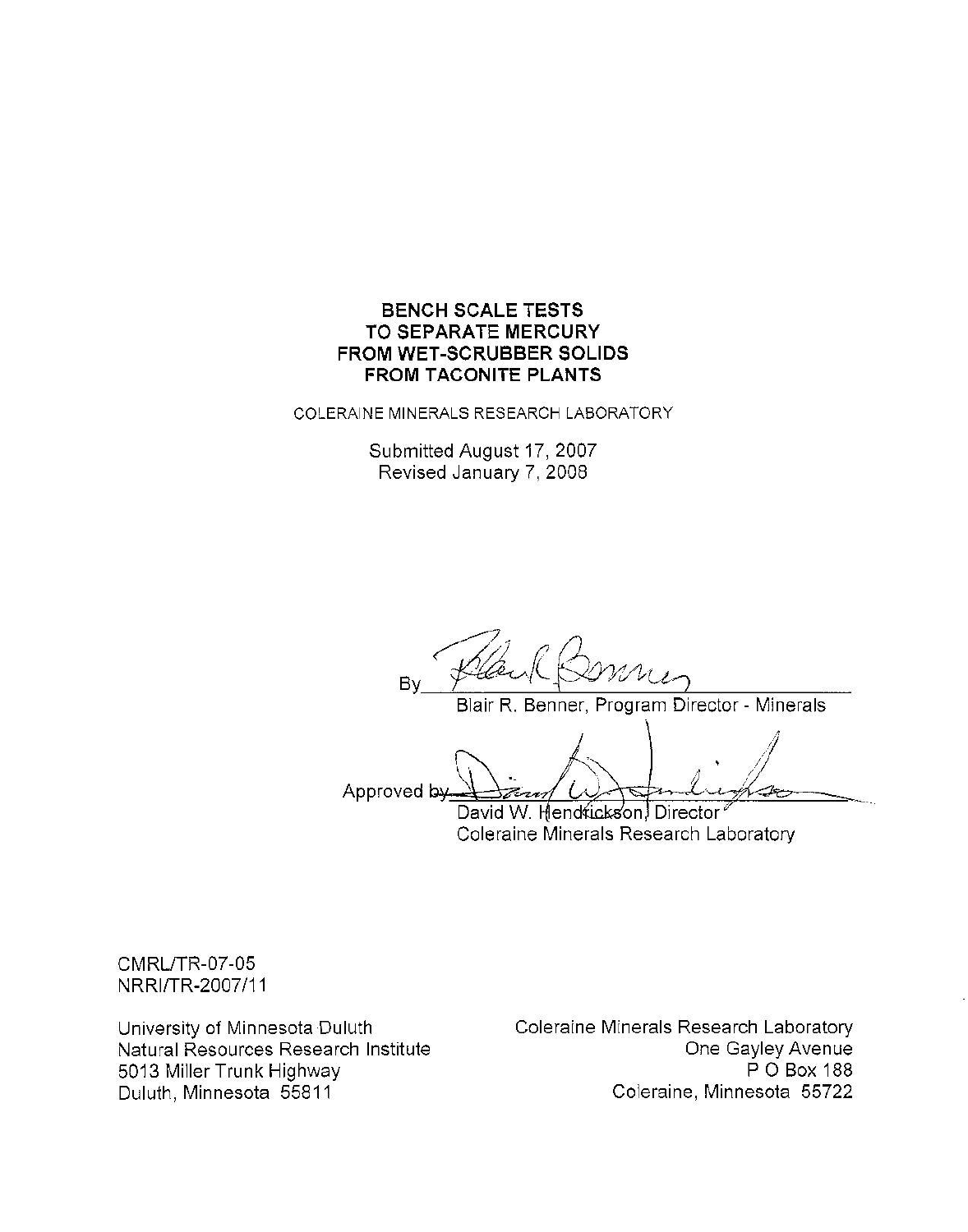#### **Bench Scale Tests to Separate Mercury from Wet-Scrubber Solids from Taconite Plants**

#### **Summary:**

 Mercury emissions are a great concern. Initially the emphasis was on the reduction of elemental sources, such as switches, lights, thermometers, dental and medical waste. With those sources greatly diminished, the emphasis has switched to air emissions. The main effort has been in the area of coal-fired power plants, but taconite plants are coming under more scrutiny. Compared to the research on coal-fired power plants, relatively little research has been conducted on taconite plants. The work that has been conducted indicated that the solids in the wet-scrubbers associated with the taconite plants contain a relatively significant amount of mercury and iron units and that this mercury is being recycled back into the process along with the iron. The purpose of this test program was to look at conventional mineral processing steps on the bench scale to determine if the amount of mercury being recycled can be reduced, while at the same time recovering the iron units associated with the scrubber solids. Along with scrubber solids, some of the plants, Minorca, Hibbing Taconite and Keewatin Taconite, also recycle multiclone dust.

 Sampling was conducted at Keewatin Taconite (KeeTac), Minntac, Minorca, Hibbing Taconite (Hibtac) and United Taconite (Utac). KeeTac discards all of their scrubber water, and, by permit, are not allowed to recover anything from the scrubber water. They do recycle about 44,700 long tons per year of multiclone dust, which contains about 369 grams of mercury. Some of that mercury is probably removed in a hydraulic classification step prior to the dust going back into the process. No additional beneficiation appears to be necessary. Minorca recycles their multiclone dust and discards a bleed stream of scrubber water. Magnetic separator tests on the scrubber water discard indicated low iron recovery (25%), with a mercury concentration of about 470 ng/g. Minorca's multiclone dust is low in mercury, about 10 ng/g, so there is no need to try to beneficiate that dust. Hibtac also recycles their multiclone dust at a rate of about 990 long tons per year per operating line. Along with that dust, about 174 grams of mercury is recycled. Neither magnetic separation nor hydraulic classification on the dust appeared to reject any significant amount of mercury while still recovering the iron units. When compared to the amount of mercury in the green balls, about 64,000 grams per year, the amount of mercury recycled with the dust is not significant. Hibtac sends their scrubber water to the process water sump in the concentrator, where it is distributed throughout the concentrator. The laboratory tests on Hibtac scrubber water solids indicate that the majority of the mercury is in the minus 8 micron fraction, and, therefore, should stay with the water and report to the tailings basin.

 Minntac's scrubber water handling system is a bit more complex than the other plants. The scrubber discharge from each line is sent to a Step wise scrubber thickener, which handles all the scrubber discharge for each Step. So, added to the scrubber thickener is a classifier sand product. The scrubber thickener overflow goes to the pellet plant concentrate thickener, and the overflow from the concentrate thickener goes back to the concentrator. The scrubber thickener underflow goes to the reclaim thickener; the reclaim thickener overflow goes to the reservoir, and the reclaim underflow goes to the concentrate thickener. For two of the six sampling days, the three feeds and two discharges to the Step III scrubber thickener were sampled to obtain a balance around the thickener. Based on the sampling, Minntac scrubbers contain a significant amount of solids, about 4000 long tons per year, containing 7 to 9 pounds of mercury per year.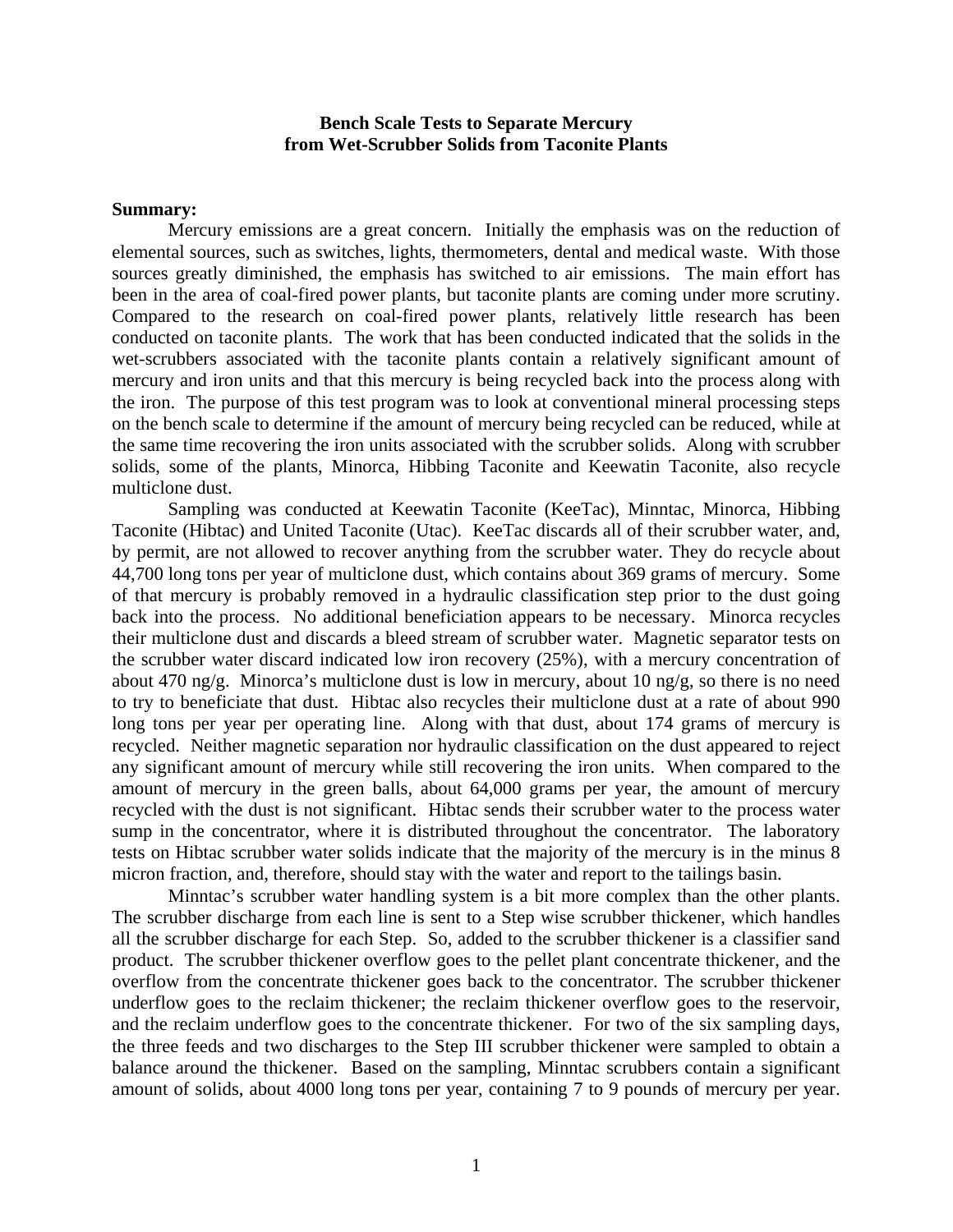However, not all of that mercury is recycled. Up to 49 percent of the mercury entering the scrubber thickener reports to the overflow, which in all likelihood ends up in the concentrate thickener overflow and eventually in the tailings basin. Greater than 83 percent of the remaining mercury in the scrubber thickener underflow is in the minus 8 micron fractions. Since the scrubber thickener underflow must pass through two more thickeners before being recycled as pellet feed, it is probable that a significant portion of the minus 8 micron mercury is rejected to the overflows. Additional sampling will be necessary to confirm the above.

 For Utac Line 2, there are two parallel scrubbers, one for each side of the machine. Each scrubber discharges under the water level in its own thickener. Also added to each thickener is make up water. The thickener overflows are recirculated to their respective scrubber, and the thickener underflows report to the pellet plant thickener. The combined scrubber thickener underflows send about 3000 long tons of iron and 8.8 pounds of mercury to the pellet plant thickener. With over 50 percent of the mercury in the scrubber thickener underflow being in the minus 10 micron fractions, it is probable that a significant amount of mercury reports to the pellet plant thickener overflow and, therefore, is not recycled. Additional testing will be needed to quantify the amount. Laboratory magnetic separator tests indicate that about 80 percent of the mercury in the scrubber thickener underflows can be rejected, while recovering about 63 percent of the iron. Because of the low percent solids in the thickener underflows, the volumetric loading of the magnetic separator will determine the number of separators needed. Continuous magnetic separator tests will be needed to determine the optimal volumetric loadings.

#### **Introduction:**

 Mercury in the environment has been a great concern for sometime. Initially the emphasis focused on the reduction of elemental mercury sources such as mercury switches, lights, thermometers, dental waste, medical waste, etc. Great strides have been made in reducing those sources of mercury. While these reductions have been very beneficial to the state, they have elevated the taconite industry from the fourth largest mercury emitter in 1990 to the second largest in 1995<sup>1</sup>. The largest source of atmospheric mercury remains coal fired power plants. While emissions from coal fired power plants have been and continue to be extensively studied, there is only a relatively small body of data on taconite plants. The two major sources of information on mercury in the taconite industry have been the Minnesota Department of Natural Resources Division of Lands and Minerals (DNR) and the University of Minnesota Duluth through its Coleraine Minerals Research Laboratory (CMRL). Their work has indicated that each of the six operating taconite plants is unique as far as mercury is concerned. A "snapshot" of mercury distributions around taconite concentrators<sup>2</sup> in 2003 indicated mercury contents in the crude ranging from a low of 9.44 ppb to a high of 27.90 ppb. The mercury in plant concentrates ranged from 6.19 to 16.10 ppb. There appeared to be no relationship between mercury in the crude and mercury in the concentrate. In general, it appears that greater than 80 percent of the mercury in the crude ore reports to the tailing basin. Recent work by the  $DNR^{3,4}$  has focused on the mercury in the induration off-gases, and their interaction with the plant scrubbers. Recently published<sup>4</sup> data indicate a relatively large variability in the mercury concentration in the green balls feeding the indurating furnaces within a single operation. For example, data for Hibtac showed a greenball mercury concentration of 10.9 ng/g on 1/27/2004, compared to 26.4 ng/g on 5/19/2005. Similarly, greenballs from Minntac ranged from a low of 12.4 to a high of 24.3 ng/g mercury. The large variation in input mercury translates to large variation in the total mercury content of the scrubbers within a plant. For example, corresponding total mercury values (water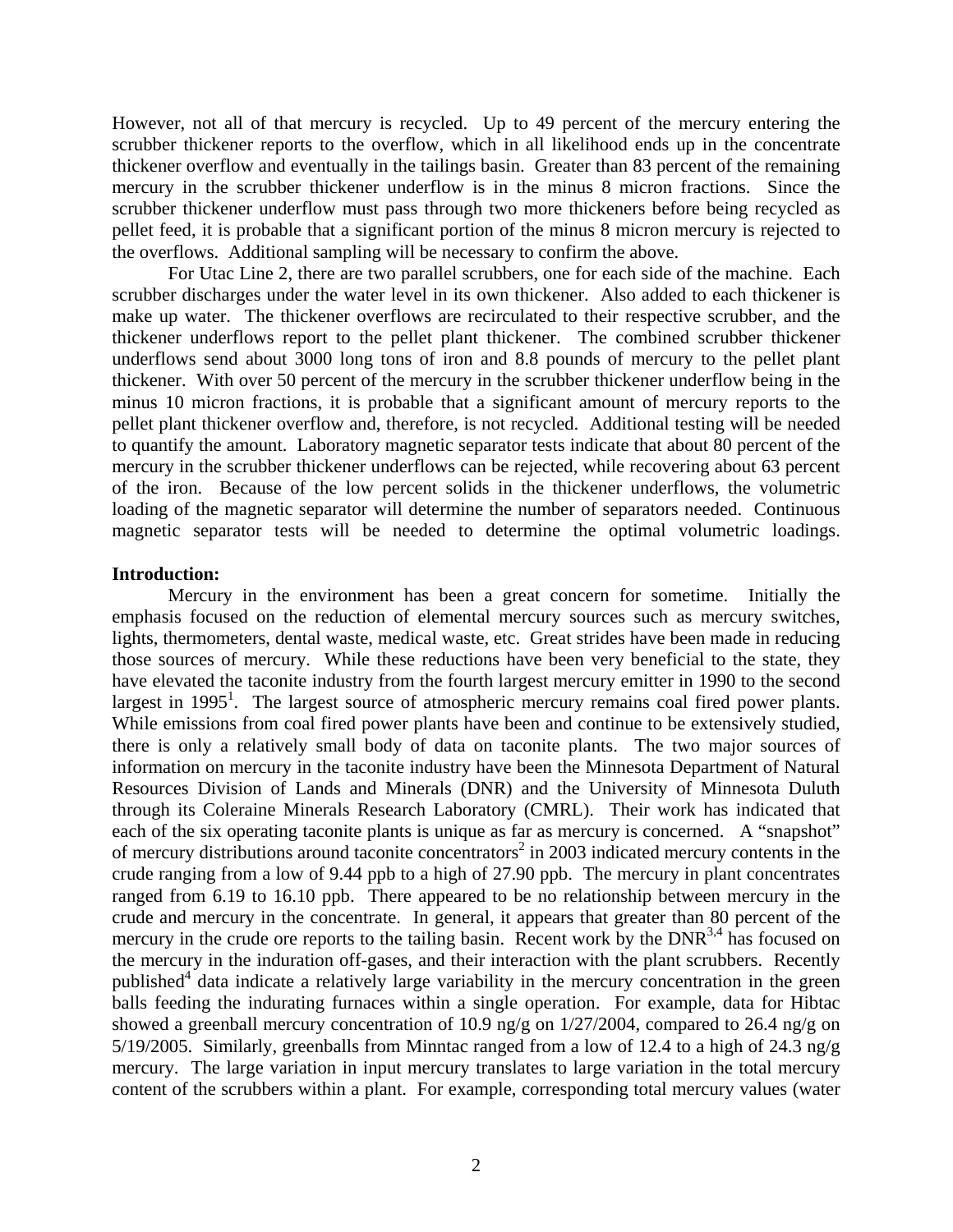plus particles) in the scrubbers at Hibtac ranged from 502 to 1410 ng/l. However, there does not appear to be a direct correlation between mercury in the greenballs and total mercury in the scrubber discharge.

Previous work by  $CMRL<sup>5</sup>$  has indicated that the solids contained in the scrubber water in some of the plants amounts to greater than 5000 tons of iron units annually. Some plants recycle these solids back to the process, which recovers the iron units, but also recycles mercury, a portion of which is probably lost to the atmosphere. Some of the plants send the scrubber solids to the tailings basin, which removes mercury from the system but at a cost of iron units. The objective of this proposal is to determine if standard mineral processing techniques can be used to separate high mercury solids from iron units that can be recycled to the process.

 The original test plan called for the collection of bulk composite samples from all of the taconite plants except Northshore, which has very little mercury in the ore. However, after discussions with the DNR and plant personnel, it was decided to take individual samples from each plant, analyze the samples separately, and then composite the solids for bench scale testing.

#### **Sampling Procedure**:

 With the exception of the 2A and 2B multiclone samples from Keetac, all the samples were collected in acid washed new plastic buckets. The 2A and 2B samples were hot and were collected in metal pails. With the exception of Minntac, all sampling was conducted by CMRL personnel. Minntac sampling was conducted by plant personnel with CMRL supplying the buckets and assisting with the sampling. For the scrubber discharge samples, the slurry pH and temperature were measured and recorded. All samples were brought back to CMRL where the wet weight was measured, the samples were filtered and dried, and the dry weight was used to determine percent solids. Scrubber discharge samples were filtered through #5 paper, which was weighed prior to filtering. Generally, 10 buckets of scrubber discharge were taken for each sample. It was observed that each bucket contained suspended fine solids; therefore, the water column from each bucket was filtered, and then the remaining solids were filtered. For most samples, the same filter paper was used for all buckets; however, for some samples a second paper had to be used due to extremely slow filtering. After drying and weighing the filter paper with solids, the filter cake was removed and the filter paper was weighed to determine the amount of solids remaining in the paper. A portion of the solids was analyzed for total iron, Satmagan iron and mercury. Satmagan iron is a measure of the magnetic iron content of the sample. The filter papers were analyzed for mercury, as was a filter paper blank. Mercury analyses were conducted by dissolution of the samples in a mixture of concentrated hydrochloric and concentrated nitric acid followed by oxidation with bromine mono-chloride. The resultant solutions were analyzed by modified Method 1631 using cold vapor atomic fluorescence spectrometry (CVAFS). Included in each run was a taconite mercury "standard"<sup>6</sup> for quality control. It is thought to be important to use a standard that has the same matrix as the samples being tested.

 One drawback of the sampling procedure is the affinity of the solids to absorb mercury from the scrubber water<sup>3,4</sup>. The cited work indicated that scrubber discharge samples that were filtered at the plant had consistently lower mercury content in the particles and higher mercury content in the water than samples that were filtered later. Therefore, the mercury values for the scrubber discharge solids reported in this report are probably overstated. Considering the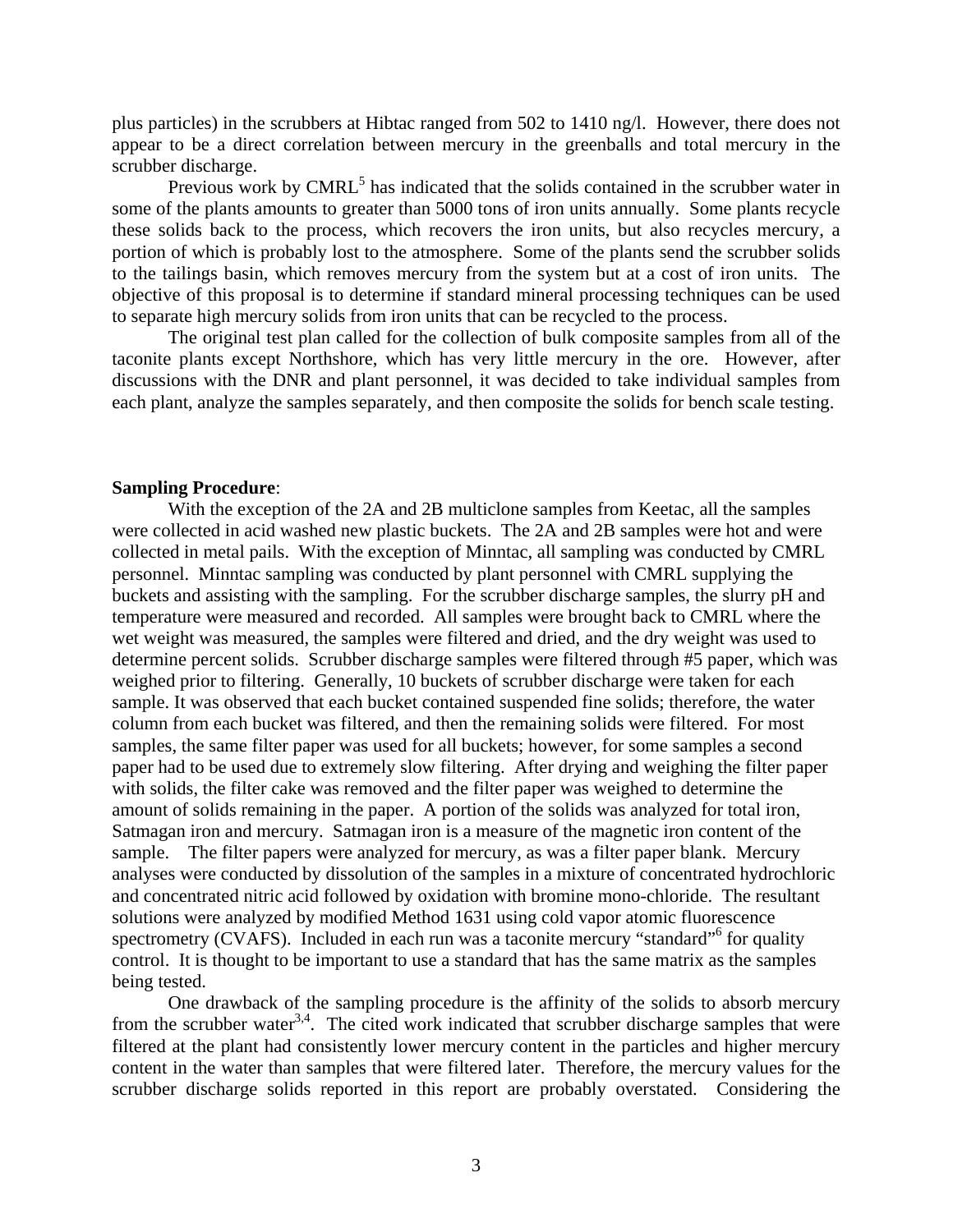residence time in the various scrubber thickeners, it is unknown if the thickener samples have the same bias.

#### **Minntac Sampling**:

 Samples of scrubber discharge were taken from Lines 4 and 7 at Minntac. Both lines were making fluxed pellets. Both lines use a grate-kiln system, with Line 7 having a ported kiln and Line 4 a standard kiln. Line 7 scrubber also had the addition of surfactant ChemTreat 9080 to reduce PM emissions. The scrubber discharges were sampled on six different days. On two days samples were taken around the Step III scrubber thickener (50 foot thickener) as shown in Figure 1. Samples were taken of the streams flowing into the thickener, (Line 6 and 7 scrubber discharges and chip classifier overflow) and flowing out of the thickener, (thickener overflow and underflow). The extra sampling was done to get a better estimate of how much material is being recycled back to the indurating machines. As shown on Figure 1, about 60 percent of the 50' thickener overflow goes to the concentrate thickener. The purpose of that thickener is to densify the concentrate from 45 percent solids to greater than 60 percent solids, with the concentrate thickener overflow going to the concentrator. In essence, the 50' thickener overflow is sent to the concentrator thickener just as a convenient way to get the water back to the concentrator. The remainder of the 50' thickener overflow goes to the plant reservoir. Therefore, it is unlikely that much of material in the 50' thickener overflow is recycled to the indurating machine. The 50' thickener underflow goes to the reclaim thickener, whose overflow goes to process water and whose underflow goes to the concentrate thickener. Therefore, only those solids that settle in the reclaim and concentrate thickener are directly recycled.

 Results from the Minntac sampling are given in Table 1. From the mercury analyses of the filter paper, it is obvious that the solids suspended in the water column are very high in mercury compared to the bulk of the solids. The mercury analyses suggest a possible relationship between feed rate to the grate and the mercury content of the scrubber solids for Line 4. On March  $14<sup>th</sup>$  and  $16<sup>th</sup>$ , Line 4 was running on low tons due to a balling drum being down. Those are the only two days where Line 4 scrubber solids were lower in mercury than Line 7; however, when the amount of solids in the scrubber discharge is added to the equation (total Hg ng/lb of slurry on Table 1), there is no apparent effect of feed rate. The scrubber solids are highly magnetic, as indicated by the Satmagan iron values (Sat Fe). It is interesting to note that Line 7 scrubber solids always have the highest magnetic iron content, and Line 6 solids are the lowest.

Data from the March  $7<sup>th</sup>$  and March  $14<sup>th</sup>$  tests were mass balanced using USIMPAC. A comparison of the computer generated versus actual values is given in Table 2. In general, the agreement is very good, especially for the mercury analyses. Using the balanced data, the annual flow of material can be calculated as shown in Table 3. From this data, it appears that the Step III scrubbers are removing between 7 and 9 lbs of mercury per year, of which about 4.6 to 5.7 lb could be recycling (thickener underflow). Chemistry by size fractions for the thickener underflows from March  $7<sup>th</sup>$  and  $14<sup>th</sup>$ , Table 4, indicates that the majority of the mercury is in the minus 500 mesh fraction. Cyclosizer tests, Table 5, on the minus 500 mesh fractions indicate that the majority of the mercury is contained in the minus 8 micron fraction of the thickener underflow. Looking at the total underflow, about 62 percent of the mercury is in the -8 micron fraction for the March  $7<sup>th</sup>$  sample and about 77 percent for the March  $14<sup>th</sup>$  sample. Since the 50foot thickener underflow passes through two additional thickeners (reclaim and concentrate), it is probable that the majority of the minus 8 micron fraction reports to one of the overflows and,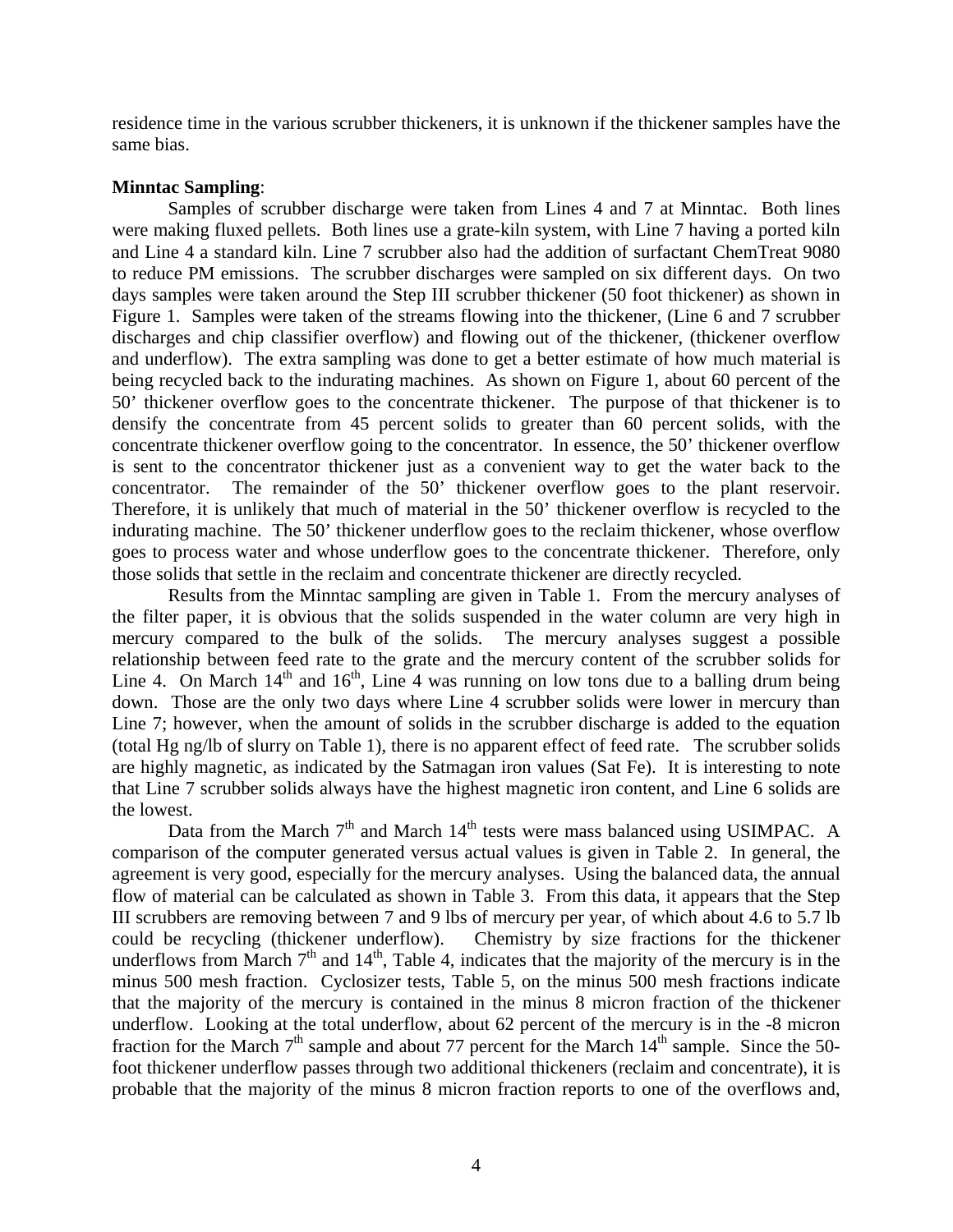hence, is not recycled. Assuming that each additional thickener removes 1/3 of the minus 8 micron material, then, for the March  $7<sup>th</sup>$  sample, the total mercury being recycled would be 3.35 lb/yr or about 39 percent of the mercury entering the 50-foot thickener. For the March  $14<sup>th</sup>$ sample, the mercury recycle would be 2.37 lb/yr, or about 26 percent of the mercury entering the 50-foot thickener. Additional sampling of the other two thickeners would be necessary to determine the actual amount of mercury that is being recycled.

 Composites were made of the Line 7 and Line 4 scrubber discharges, so that laboratory concentrating tests could be performed. To simulate the upgrading that could occur in a thickener, elutriation tests were run on the composite discharge samples. The elutriation tests were conducted using a 33 inch long glass tube with diameters ranging from 5/8 inches at the bottom to 1.5 inches at the top with two intermediate diameters between. About 24 inches of the tube has a diameter of 1.5 inches. There is an overflow collection launder at the top. A hose is connected to the bottom and that hose is in turn connected to a glass tee. One leg of the tee is connected to a metered water supply and the other leg, which serves as the drain is clamped off. The test procedure is as follows: The water is set to the desired flow rate, tube is filled about half way with water, the solids are added to the top and the flow is continued until the overflow is clear. The overflow is collected and filtered. The flow rate is increased and the procedure is repeated. When the final flow rate is completed, the drain is opened and the solids are washed out and collected. The Minntac composite discharge samples were run with up flow velocities of 0.0067, 0.0101 and 0.0135 feet per second (as measured in the 1.5 inch diameter portion of the tube). The results shown on Table 6 indicate that greater than 50 percent of the mercury and less than 6 percent of the iron in the scrubber discharge could be removed at the lowest velocity. For comparison purposes, a 50-foot diameter thickener with an overflow of 7000 gpm has an up flow velocity of 0.0079 feet per second.

 To determine the effect of magnetic separation, extra 5-gallon pails of Line 4 and Line 7 scrubber discharges were taken with the March  $16<sup>th</sup>$  sampling. Rather than filtering the two extra pails, they were run as received through the laboratory drum magnetic separator. The results are shown in Table 7. Results from Line 7 are promising, with 49 percent of the mercury and about 8 percent of the iron being rejected. The results for Line 4 scrubber discharge were poor, with only about 18 percent of the mercury being rejected as tailing. It should be noted that the laboratory magnetic separator has a limited feed rate for slurry, which would be impractical in commercial operation. In general, magnetic separation is not run on slurries with such low percent solids. The limiting factor will be the gallons per minute flow to the separators. The closest commercial operation is the pre-classification of flotation feed as currently practiced at Minntac. That operation treats a 17 percent solids stream with an average flow of about 70 gpm per foot of magnet width. Assuming that same flow rate, then each scrubber discharge at 3000 gpm would require at least four single drum machines with 4-ft diameter by 10-ft long drums. Continuous magnetic separator tests on a pilot scale separator would have to be run to determine the effect of volumetric loading and iron recovery and mercury rejection.

#### **Keewatin Taconite Sampling:**

The four sets of multiclone discharges were sampled at Keewatin Taconite (KeeTac). KeeTac's scrubber discharge permit precludes recovering any material from the scrubber discharge; therefore, the scrubber discharge was not sampled. The multiclones remove dust from the gas in the grate portion of the grate-kiln machine. The multiclone discharges are double dump valves, which open for a set time. The upper valve opens for a period of time, dumping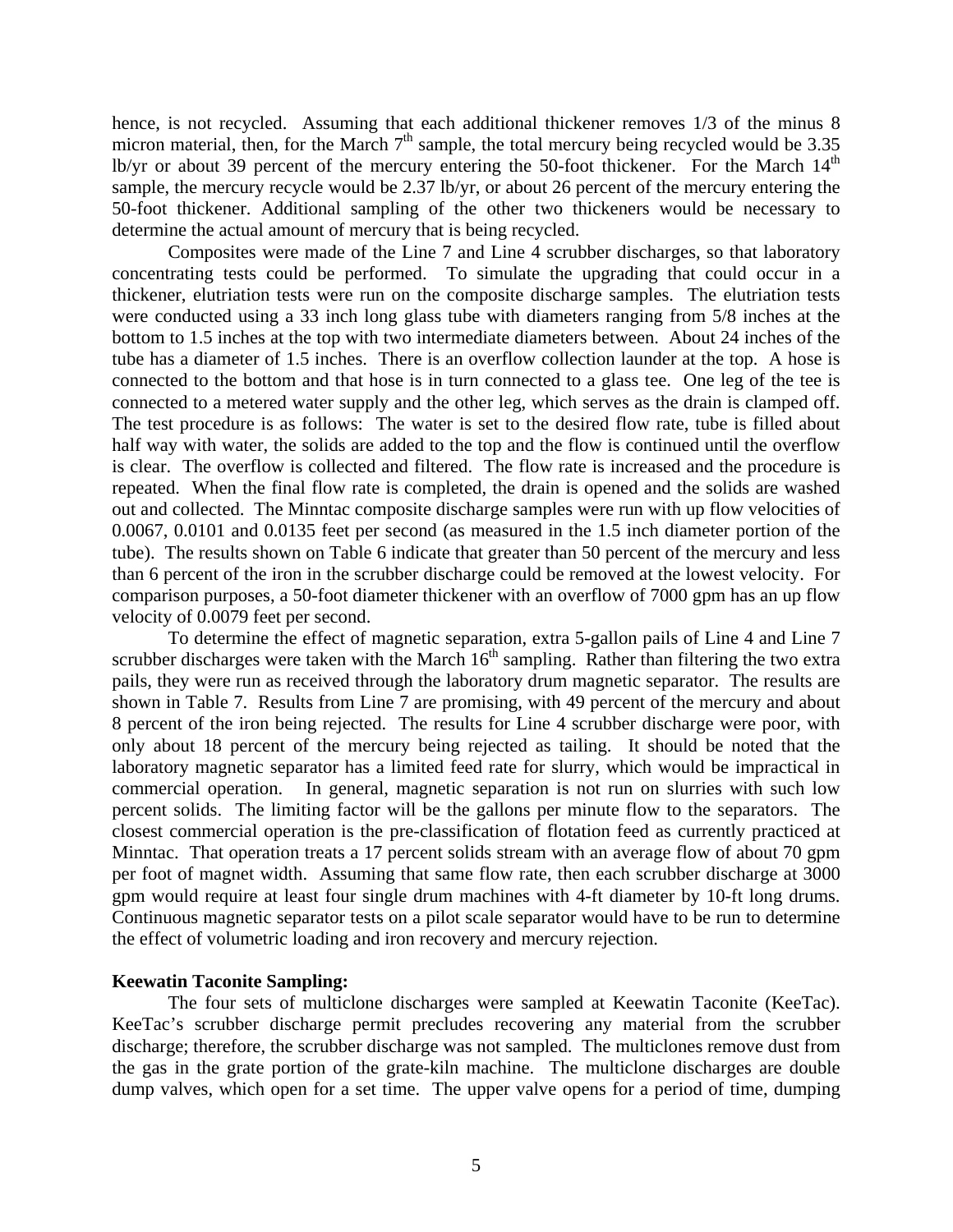the collected dust into a lower chamber. When the upper valve closes, the lower valve closes, dropping the dust into a water swept launder. By measuring the time between consecutive openings of the upper valve, and by collecting all the dust dumped by the lower valve, the rate of dust production can be calculated. There are 4 to 6 discharge valves at each location, and all the valves at a single location open and close at the same time. Therefore, the discharges from all the valves at a single location were composited, and a single time was used to calculate the discharge rate.

Results of the sampling are given on Table 9. There is a significant amount of solids being generated, with the average hourly combined dust being about 11,425 lb/hr or about 5 LTPH with an average mercury of 42.2 mg/hr. The dust from 2 A&B had significantly higher mercury concentrations, (lower weight of solids). The dust at all of the sampling points was high in iron, generally greater than 64 percent, and relatively low in magnetic iron (less than 35 percent). A representative sample from each sampling location for each day was split out and combined to produce a six-day composite for each sampling location. Each composite was screened through 10 microns, and the various fractions were analyzed for total iron, Satmagan iron, and mercury. The results are given on Table 9. The mercury is concentrated in the minus 635 mesh (20 micron) fractions. Generally, the minus 635 mesh fractions are the only ones with mercury concentrations greater than 20 ng/g. There is a trend of increasing magnetic iron with decreasing size fractions for all sampling points. Since the slurried dust goes to a dewatering classifier prior to going back to the process, it is reasonable to assume that the majority of the minus 635 mesh material goes with the water and is not directly recycled to the process. With the relatively low mercury content in the dust, and the probable rejection of close to 40 percent of the mercury in the current process, no further concentrating tests were run on the KeeTac dust.

#### **Minorca:**

 The Minorca gas cleaning system consists of multiclones to remove the bulk of the dust, followed by 4 wet scrubbers in parallel. The scrubber discharges are collected in a common sump, and the water is recirculated to the scrubbers, with a bleed stream being sent to tailings. Both the bleed stream water and the multiclone dust were sampled. The multiclone dust was not available on the first sampling day due to a plugged hopper. The multiclones operate in the same manner as described for KeeTac, except the cycle period is longer. The results of the sampling are presented in Table 10. The mercury concentration in the multiclone dust sample is low. The mercury in the scrubber water solids is variable, ranging from a low of 111.39 ng/g to a high of 1,246.48 ng/g. The iron in both the dust and scrubber solids is highly oxidized, with a magnetic iron content of between 13.57 and 18.54 percent. Although the current practice at Minorca is to discard the scrubber bleed stream, it may be possible to recover some iron units from that stream. To that end, laboratory magnetic separator tests were run on a sample of scrubber water. The results, Table 11, indicate that although the laboratory drum magnetic separator rejected over 88 percent of the mercury, the mercury concentration of 471 ng/g in the magnetic concentrate is too high to be recycled to the process.

 Representative samples of each day's multiclone discharges were composited; a sample of the composite was screened, and the fraction was analyzed, Table 12. The mercury is fairly uniformly distributed across all size fractions, which indicates very little opportunity to reject a high mercury fraction. To confirm this hypothesis, an elutriation test was run on the multiclone composite. The results given in Table 13 indicate little opportunity for mercury rejection.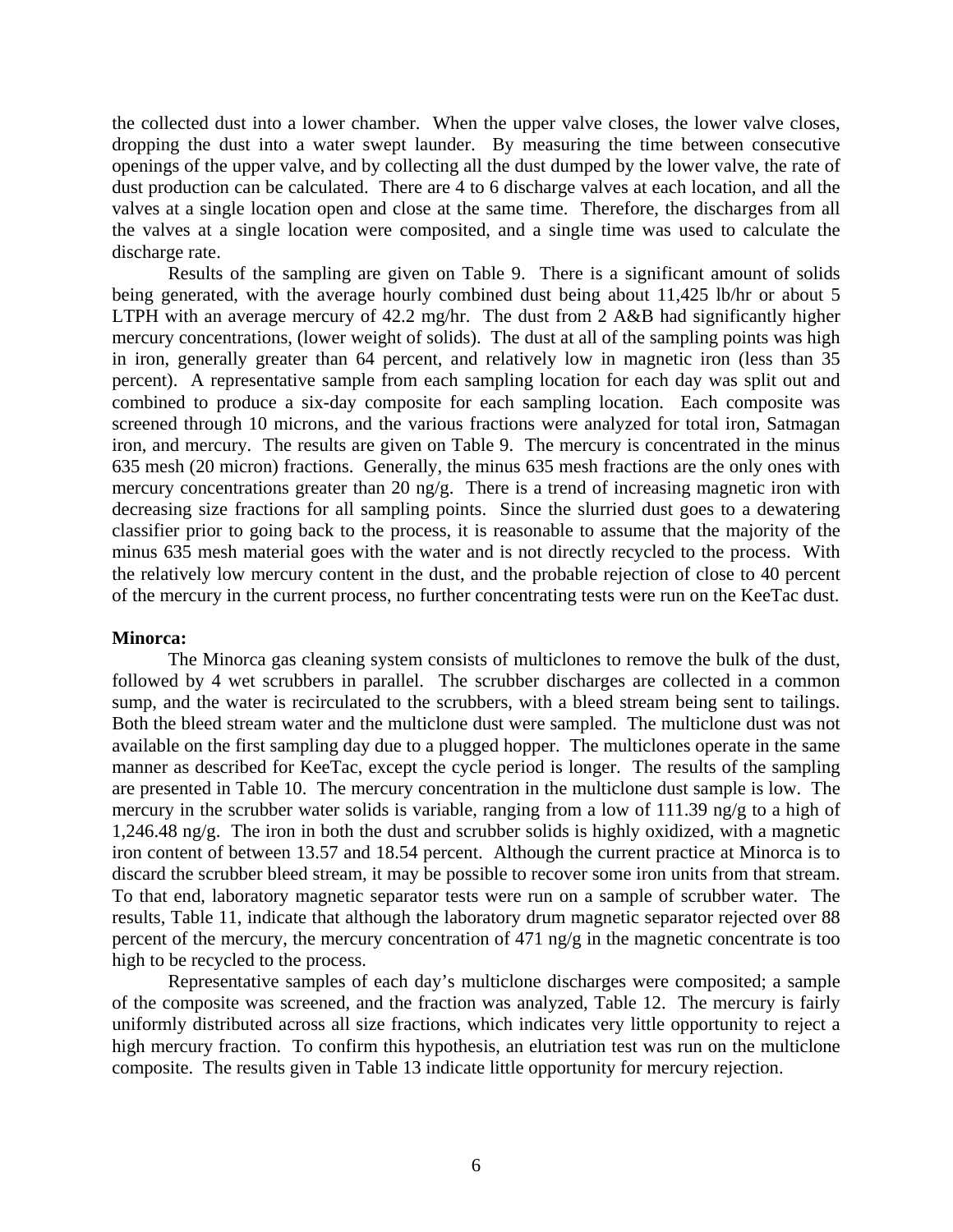#### **Hibbing Taconite:**

 Line 3 was sampled at Hibbing Taconite (Hibtac). The gas treatment scheme is similar to Minorca, employing multiclones to remove dust and then 4 wet scrubbers in parallel. The scrubber discharge is pumped to the concentrator, where it is utilized as process water, with the vast majority of the water ultimately going to the tailings basin. The multiclone dust is pumped to the pellet plant thickener, where whatever does not overflow with the water is added back to the process. The sampling results, Table 14, indicate little variation in the mercury concentration in either the scrubber water or dust. The multiclone dust mercury concentrations are about an order of magnitude higher than the dust from either KeeTac or Minorca. Of the mercury removed from the gas stream, about 13 percent is associated with the multiclone dust.

 A multiclone dust composite was made by taking a representative sample from each day's dust. A portion of the multiclone composite was screened, and the fractions were analyzed, Table 15. The mercury content of the fractions between 200 and 635 mesh is fairly uniform and increases significantly in the finer (-635 mesh) fractions. A cyclosizer test was run on the minus 325 mesh fraction of the dust composite, Table 16, which showed little variation except for the minus 8 micron portion, which had a mercury concentration about 3 times higher than the other fractions. These results suggest that only a small amount of mercury is being rejected in the pellet plant thickener overflow.

 A laboratory magnet separation test was run on the composite dust, Table 17. Somewhat surprisingly, the mercury was concentrated in the magnetic concentrate. To confirm the magnetic separator results, the test was repeated, with the same results, Table 18. These results clearly eliminate magnetic separation as a means of removing mercury from the multiclone dust while still recovering the iron units.

 Although the scrubber solids are being sent to the concentrator and are probably being lost to the process, it may be possible to recover some of the iron units without recovering too much mercury along with the iron. A cyclosizer test was run on a scrubber solids composite, Table 19. The results show a reverse correlation between size and mercury concentration, with the minus 8 micron fraction containing about 69 percent of the mercury. Elutriation tests were also run on the scrubber solids composite, Table 20, which indicated that only a very small up flow velocity will remove a significant amount of mercury. To determine the potential for using magnetic separation for removing mercury and still recovering some of the iron units currently being lost, both Davis tube and laboratory drum magnetic separation tests were run on the scrubber solids composite, Table 21. These results are more typical of what has previously been seen with magnetic separation, namely the concentration of mercury in the non-magnetic portion. Assuming an average scrubber water discharge rate of 2500 gpm at 0.035 percent solids and solids specific gravity of 4.8, then the solids rate in the scrubber water is 423 lb/hour. Based on the magnetic separator tests, about 137 lb per hour or about 600 st/yr could be recovered using magnetic separation. However, along with the iron would come about 48.5 grams per year of mercury. These results assume a sufficient number of magnetic separators to handle the volume of water that needs to be treated with the very low percent solids in the feed.

### **United Taconite**:

 United Taconite's (Utac) gas cleaning system is slightly different from the other systems. Utac draws gas from both sides of the indurating line and then treats each side in its own scrubber. Each scrubber discharges under the water level in separate scrubber thickeners. The scrubber thickener overflow is returned to the scrubber, and the underflow goes to the pellet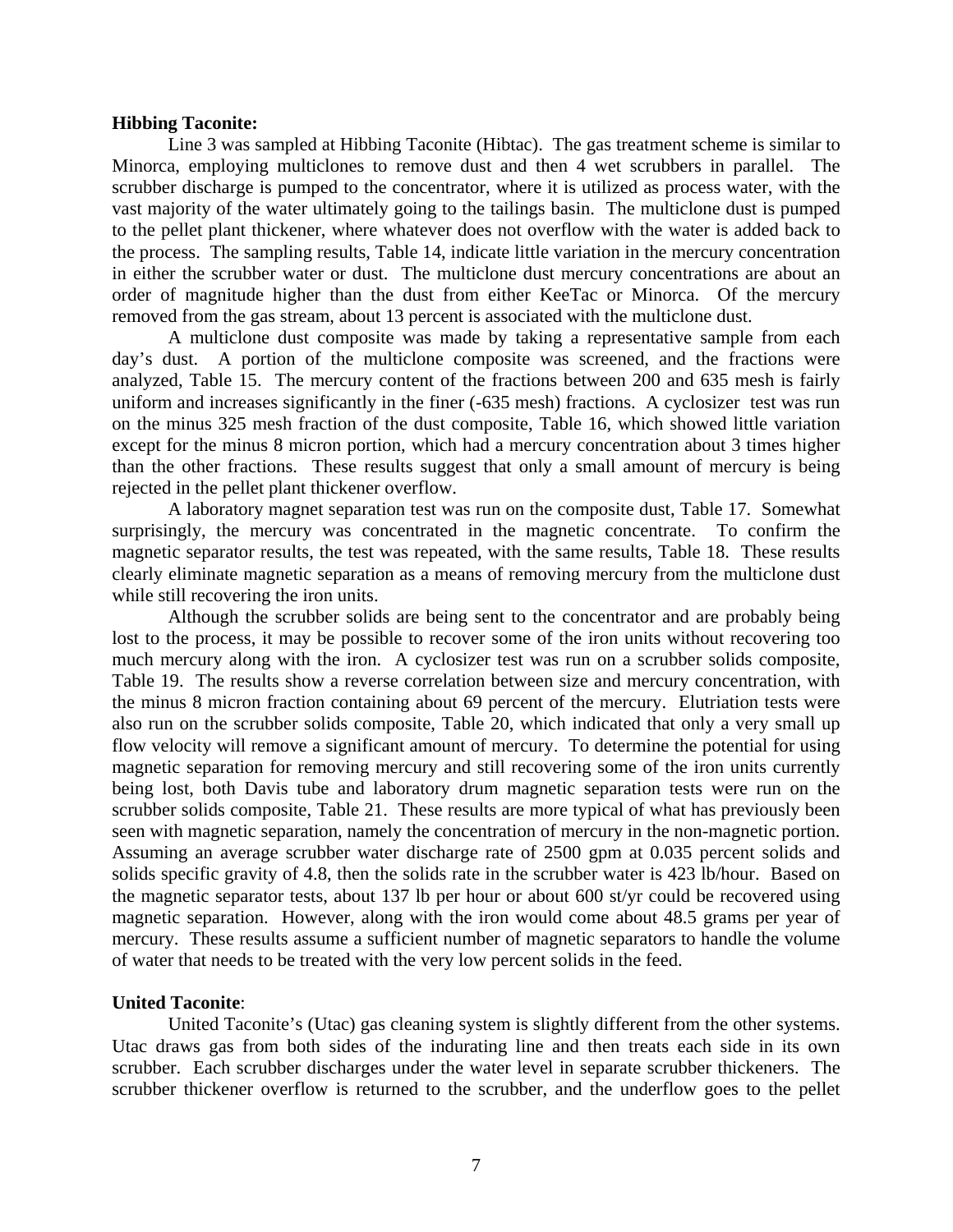plant thickener. The Line 2 scrubber system was sampled. Thickener underflows and overflows were taken from both thickeners. The plant designations are thickener 9 and thickener 10. Results of the sampling are given on Table 22. Unfortunately, plant data for the sampling period was not available. Normal operating conditions have a combined (#9 and #10) overflow rate of 1500 gpm and a combined underflow rate of 980 gpm. As would be expected, the thickener overflow solids had a higher mercury concentration than the underflow solids. For thickener #9, the overflow solids averaged 343.3 ng/g mercury, compared to 160.4 ng/g for the underflow solids. Likewise, #10 thickener overflow solids averaged 463.0 ng/g, and the underflow solids averaged 175.1 ng/g. Assuming the average plant values for the flows, then the combined thickener underflows contain, on an annual basis, about 5,170 long tons of solids at 54.7 percent iron (2,968 lt/yr iron) and 8.8 pounds of mercury.

 The individual samples from each sampling point were combined to make four overall composites. The composite samples were screened, and the fractions were analyzed for mercury, Table 23. Surprisingly, the mercury concentration on the solids showed a trend of decreasing with decreasing size down to 10 microns. Below 10 microns the mercury concentration increased. Because of the weight distribution of the sizes, the majority of the mercury is contained in the minus 10 micron fractions. This suggests that when the #9 and #10 thickener underflows are sent to the pellet plant thickener, a significant amount of mercury will be removed in the pellet plant thickener overflow.

 To determine the potential for magnetic separation, samples of the composite #9 and #10 underflows were diluted to plant percent solids and run through the laboratory drum magnetic separator. The results, Table 24, indicate that about 80 percent of the mercury could be rejected in the non-magnetic portion, while recovering close to 65 percent of the iron in the magnetic portion. On an annual basis, magnetic separation has the potential to recover about 1,900 long tons of iron and reject about 7.1 pounds of mercury. As with the other plants, continuous magnetic separator tests would need to be run to determine the effect of volumetric loading on recovery and mercury rejection.

 To estimate the effect of magnetic separation on the thickener overflow, samples of #9 and #10 composites were run in the Davis tube. The results, Table 25, indicate that it would be possible to recover a magnetic product that contained about 11 percent of the mercury and about 60 percent of the iron. The effect of removing the iron from the circulating load of the scrubber is unknown. It may be that removing the iron on a continuous basis would reduce the mercury content of the magnetic concentrate, since it would not be recirculated back to the scrubber. However, it may also mean that the mercury content of the non-magnetic portion would build up even higher before it finally left the scrubber circulating load.

### **Conclusions:**

 The sampling and analyses of the solids indicates that, in general, the mercury is concentrated in the minus 10 mesh fractions, which suggests that thickening and or cycloning will remove a significant amount of mercury from the recycle. The sampling has also shown that some scrubber water contains, on an annual basis, greater than 5,000 long tons of solids. However, not all of those solids are recycled.

 On a plant by plant basis, Keetac recycles about 44,700 long tons of dust per year, which contains about 369 grams of mercury, some of which is probably removed along with the water in the classifier. There appears to be little need for beneficiation of the dust. Minorca, like Keetac, disposes of their scrubber water bleed stream and only recycles the multiclone dust. On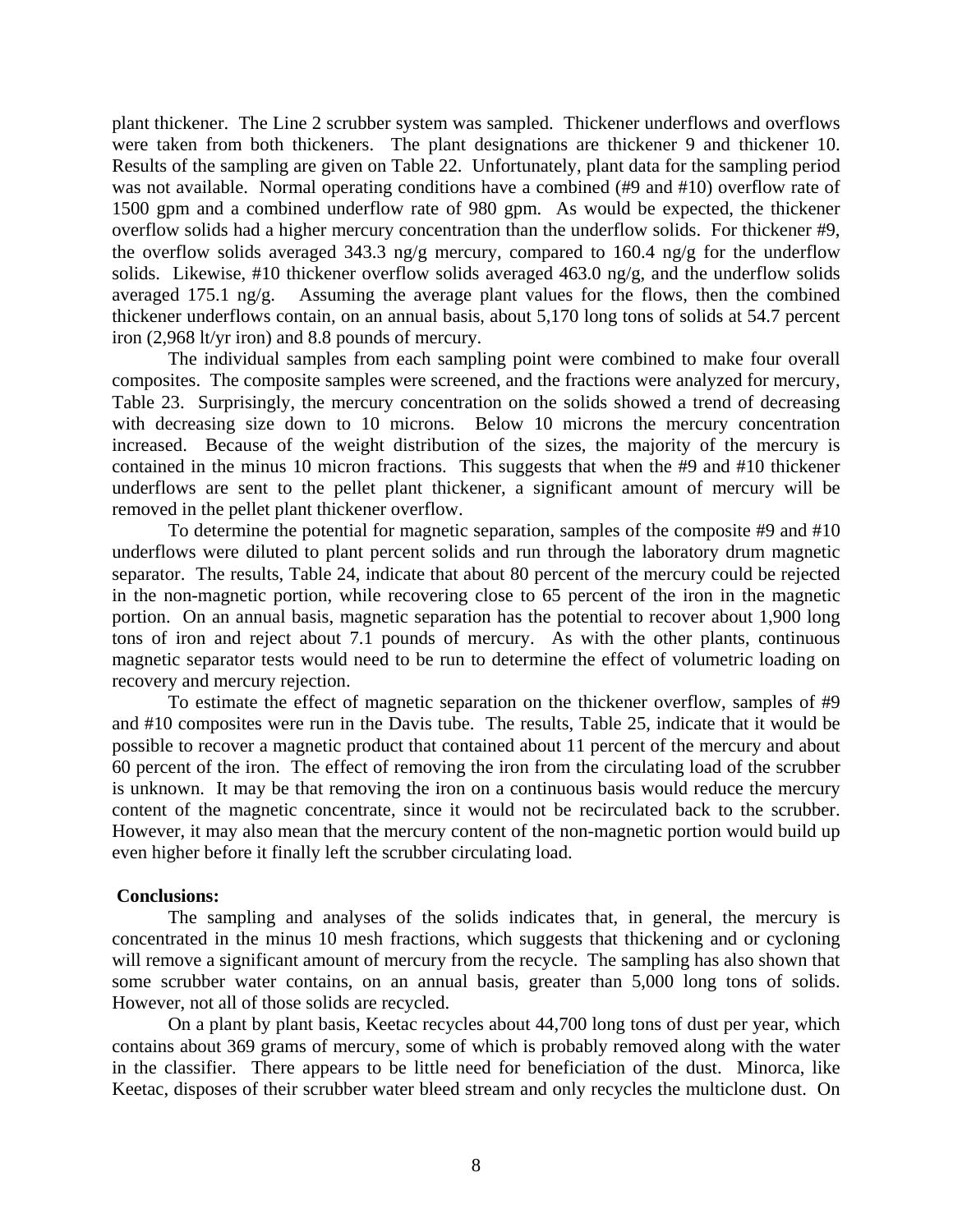average, the mercury content of the dust is less than 10 ng/g and, therefore, additional beneficiation is not needed. Hibtac sends their scrubber water to the concentrator process water sump, which essentially removes the mercury in the solids from the recycled material. Some small fraction may be recovered in magnetic separation, but it is impossible to estimate how much. Based on the laboratory tests, it appears that the vast majority of the mercury will remain with the water and exit the plant. Hibtac does recycle their multiclone dust at the rate of about 990 lt/yr per line, containing about 174 grams of mercury. Neither magnetic separation nor hydraulic classification appears to offer much rejection. To put the mercury in the recycled dust in perspective, a line running at 480 ltph with a mercury content of 15 ng/g contains, on an annual basis, about 64,000 grams of mercury.

 Minntac scrubbers contain a significant amount of solids, up to 4,000 long tons per year, containing 7 to 9 pounds of mercury per year. However, not all the material in the scrubber water is recycled. As much as 49 percent of the mercury in the scrubbers appears to report to the scrubber thickener overflow, which is sent to the pellet plant concentrate thickener. The concentrate thickener overflow goes to the concentrator as process water and eventually ends up in the tailing basin. Of the mercury remaining in the thickener underflow, greater than 83 percent of that mercury is contained in the minus 8 micron fractions. Since the thickener underflow reports to the reclaim thickener, followed by the concentrate thickener, it is probable that a majority of the minus 8 micron mercury is removed in the overflows. To confirm the mercury rejection, additional sampling should be taken around the various thickeners at Minntac. One way to enhance the mercury rejection would be to cyclone the scrubber thickener underflow prior to the reclaim thickener. The cyclone overflow would report to the thickener overflow, and the underflow to the thickener feed well.

 For Utac, the combined #9 and #10 scrubber thickener underflows send about 3,000 long tons of iron and 8.8 pounds of mercury to the pellet plant thickener. Since over 50 percent of the mercury is present in the minus 10 micron fractions, it is probable that a good portion of that mercury overflows to the pellet plant thickener and is effectively removed from the recycle. Additional sampling will be needed to confirm the mercury rejection. The lab testing has shown that magnetic separation of the combined scrubber thickener underflows can reject at least 80 percent of the mercury while recovering about 63 percent of the iron. Continuous magnetic separator tests on the combined scrubber thickener underflows will be necessary to determine the effect of volumetric loading on iron recovery and mercury rejection.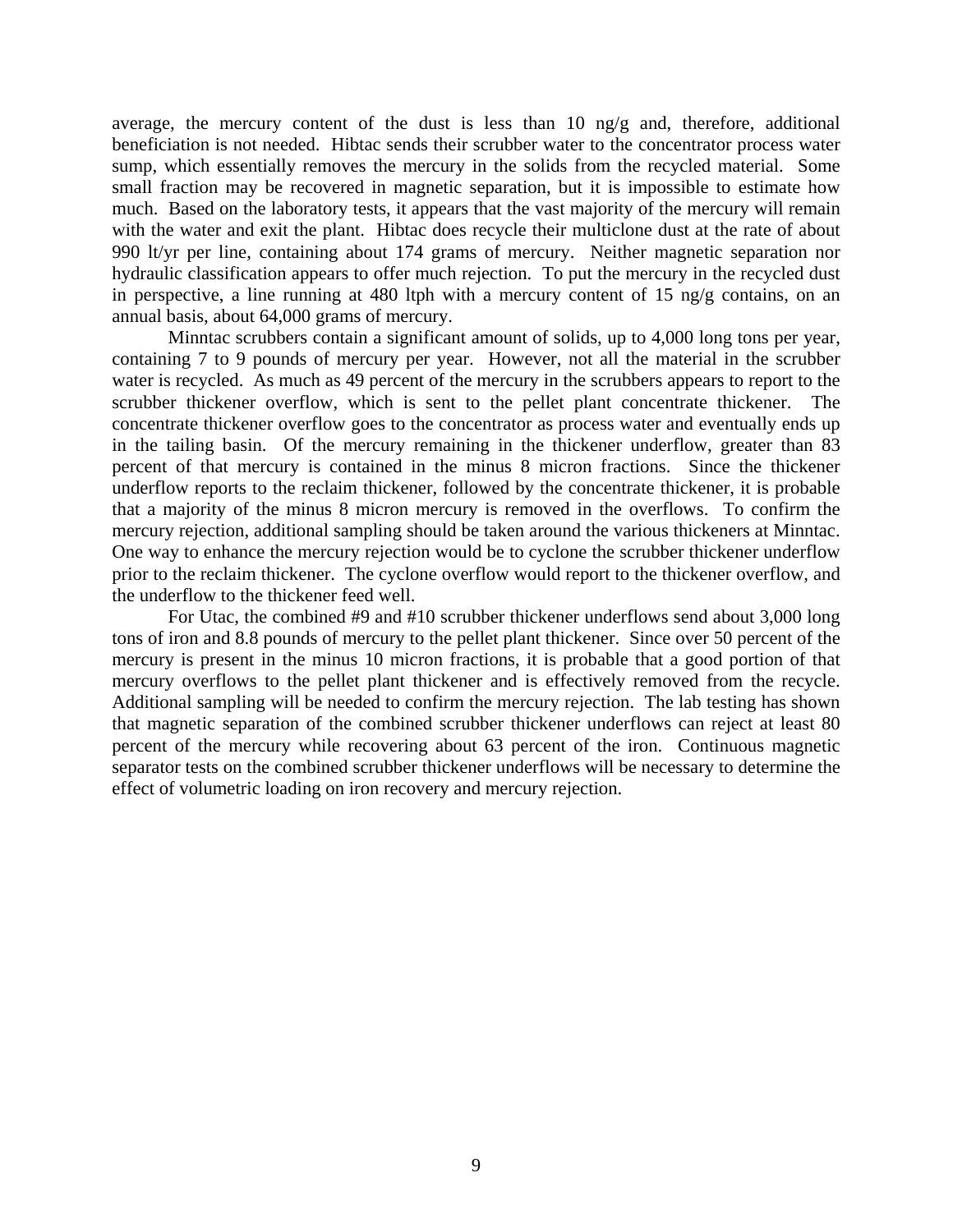### **References:**

- 1. Berndt, Michael, "Mercury distribution in the Biwabik Iron Formation and resulting emissions from Minnesota Taconite Companies," Minerals Coordinating Committee Progress Report, Mercury and Mining in Minnesota, January 2002.
- 2. Benner, B. R., "Mercury Distribution Around Taconite Concentrators," CMRL Technical Report TR-03-10, September 2003.
- 3. Berndt, Engesser and Johnson, "On the distribution of mercury in taconite plant scrubber systems," Minnesota Department of Natural Resources, October 2003.
- 4. Berndt, M. and Engesser, J., "Mercury Transport in Taconite Processing Facilities: (I) Release and Capture During Induration," Iron Ore Cooperative Research Final Report, August 2005.
- 5. Benner, B. R., "Mercury Removal from Induration Off Gas by Wet Scrubbers," CMRL Technical Report TR-01-19, November 2001.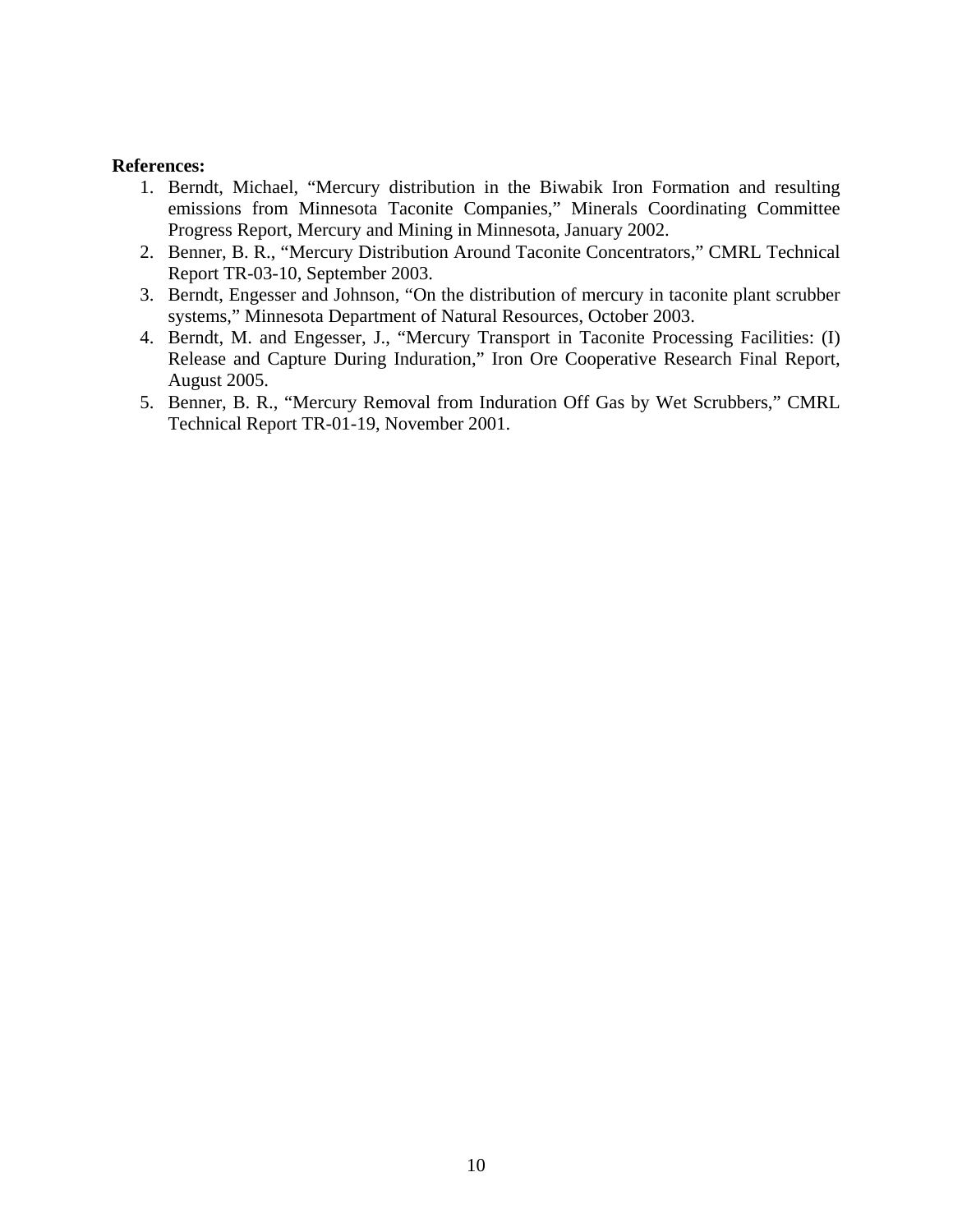## **Table 1 - Results from Minntac Sampling**

|                        |               | ng/g Hg |          |            | total Hg |      |         |       |         |        | Feed |
|------------------------|---------------|---------|----------|------------|----------|------|---------|-------|---------|--------|------|
|                        | $\frac{9}{6}$ |         |          |            | ng/lb    |      |         |       | Sat Fe, |        |      |
| 3/5/2007               | solids        | cake    | paper ** | tot solids | slurry   | pH   | Temp, C | Fe, % | %       | gpm    | LTPH |
| Line 7                 | 0.038         | 430.56  | 2158.32  | 446.78     | 77.18    | 6.70 | 31.2    | 62.32 | 57.49   | 2995   | 525  |
| Line 4                 | 0.016         | 1721.32 | 2263.47  | 1775.54    | 131.41   | 6.61 | 35.1    | 60.70 | 52.99   | 3040   | 560  |
| 3/7/2007               |               |         |          |            |          |      |         |       |         |        |      |
| Line 7 scrub discharge | 0.077         | 200.38  | 1122.29  | 223.76     | 78.47    | 6.43 | 36.4    | 63.08 | 57.81   | 3010   | 525  |
| Line 4 scrub discharge | 0.019         | 617.78  | 2773.00  | 683.09     | 59.52    | 6.61 | 36.1    | 61.14 | 52.30   | 2985   | 550  |
| Line 6 scrub discharge | 0.042         | 850.82  | 3697.00  | 890.91     | 168.17   | 6.56 | 36.7    | 60.67 | 46.28   | 2998   | 535  |
| 50' thick oflow        | 0.032         | 280.23  | 2170.67  | 314.39     | 45.03    | 7.05 | 34.1    | 60.13 | 48.89   | 6948*  |      |
| 50' thick unflow       | 4.143         | 69.60   |          | 69.60      | 1309.21  | 7.08 | 33.7    | 61.92 | 50.97   | $510*$ |      |
| Line 7 class Oflow     | 1.320         | 12.66   |          | 12.66      | 75.89    | 8.91 | 24.8    | 61.28 | 49.96   | 1454*  |      |
| 3/9/2007               |               |         |          |            |          |      |         |       |         |        |      |
| Line 7 scrub discharge | 0.054         | 338.80  | 3504.00  | 386.52     | 94.38    | 6.42 | 35.6    | 62.30 | 56.44   | 3000   | 500  |
| Line 4 scrub discharge | 0.013         | 981.10  | 894.00   | 978.20     | 57.00    | 6.48 | 35.3    | 60.99 | 51.10   | 3041   | 560  |
| 3/12/2007              |               |         |          |            |          |      |         |       |         |        |      |
| Line 7 scrub discharge | 0.052         | 413.00  | 971.60   | 422.80     | 99.05    | 6.24 | 36.5    | 63.07 | 59.02   | 3000   | 535  |
| Line 4 scrub discharge | 0.038         | 405.40  | 1381.30  | 426.87     | 74.12    | 6.41 | 38.9    | 61.69 | 53.80   | 2975   | 565  |
| 3/14/2007              |               |         |          |            |          |      |         |       |         |        |      |
| Line 7 scrub discharge | 0.063         | 611.25  | 4306.67  | 644.49     | 184.73   | 6.39 | 37.0    | 64.29 | 59.95   | 3002   | 530  |
| Line 4 scrub discharge | 0.096         | 189.61  | 4337.00  | 220.27     | 96.37    | 6.71 | 40.0    | 63.49 | 58.17   | 2975   | 455  |
| Line 4 scrub discharge |               |         | 2754.67  |            |          |      |         |       |         |        |      |
| Line 6 scrub discharge | 0.027         | 1073.46 | 2334.67  | 1132.58    | 136.68   | 6.72 | 37.0    | 61.72 | 41.45   | 3012   | 525  |
| 50' thick oflow        | 0.047         | 258.06  | 812.86   | 290.16     | 61.59    | 6.94 | 34.6    | 59.31 | 44.44   | 7131*  |      |
| 50' thick unflow       | 3.029         | 76.18   |          | 76.18      | 1047.67  | 7.19 | 33.9    | 62.95 | 52.36   | 432*   |      |
| Line 7 class Oflow     | 0.907         | 1.25    |          | 1.25       | 5.15     | 9.23 | 26.6    | 61.24 | 52.60   | 1544*  |      |
| 3/16/2007              |               |         |          |            |          |      |         |       |         |        |      |
| Line 7 scrub discharge | 0.060         | 600.30  | 3151.11  | 635.19     | 174.29   | 6.51 | 37.1    | 64.72 | 60.69   | 3001   | 540  |
| Line 4 scrub discharge | 0.077         | 430.28  | 2035.11  | 445.02     | 154.57   | 6.58 | 38.7    | 63.27 | 53.70   | 3025   | 450  |

\* Calculated from mass balancing program

\*\* Mercury from digestion of filter paper after removal of filter cake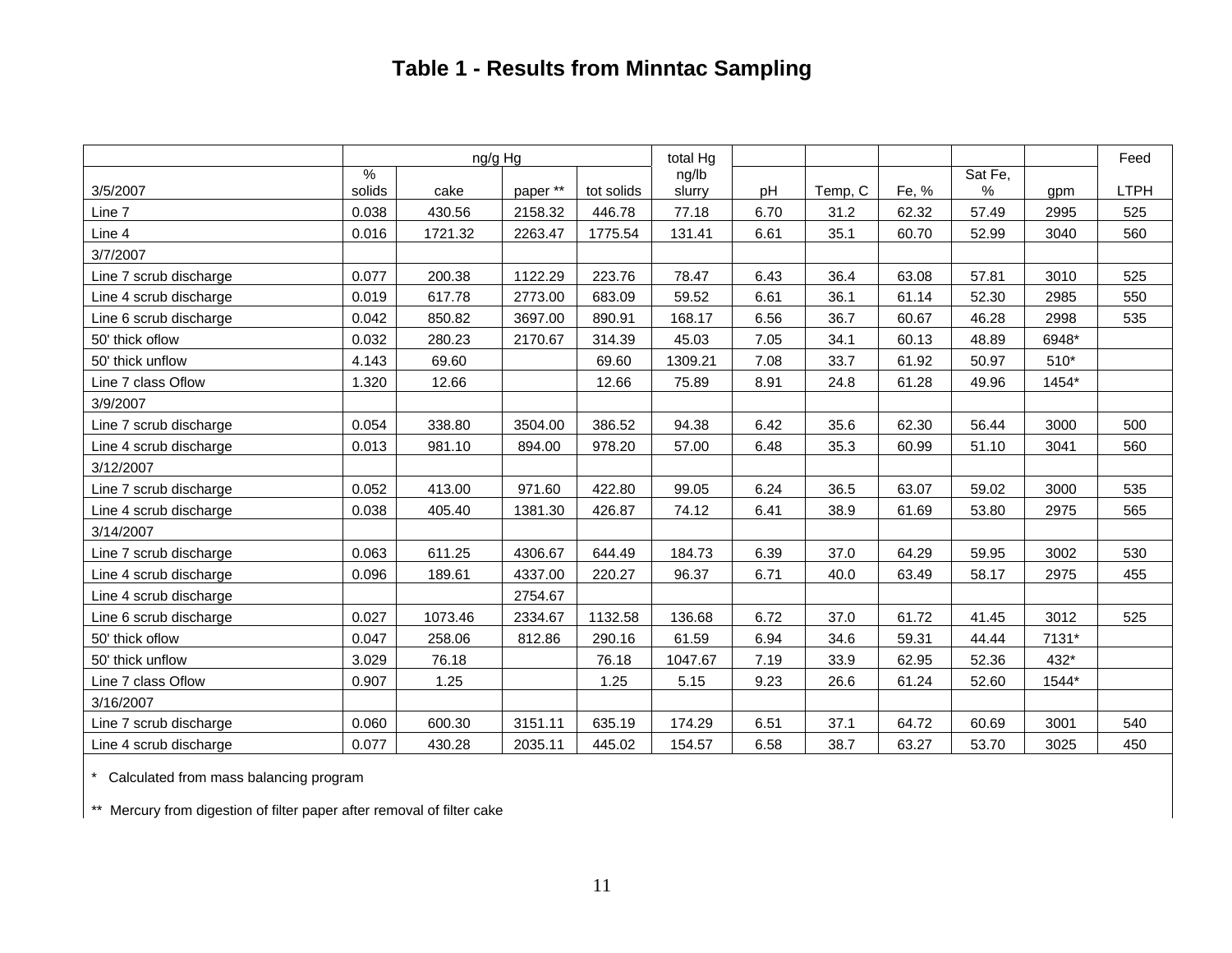|                         | gpm      |          |          | % solids | Hg, ng/g |          | Fe, %    |          |           | Sat Fe, % |
|-------------------------|----------|----------|----------|----------|----------|----------|----------|----------|-----------|-----------|
| 3/7/2007                | measured | computer | measured | computer | measured | computer | measured | computer | measured  | computer  |
| Line 7 scrub dis        | 3013     | 3010     | 0.0772   | 0.0773   | 223.76   | 233.60   | 63.08    | 63.10    | 57.81     | 57.83     |
| Line 6 scrub dis        | 2998     | 2995     | 0.0416   | 0.0416   | 890.91   | 891.70   | 60.67    | 60.68    | 46.28     | 46.29     |
| Class of lo             |          | 1454     | 1.3204   | 1.3321   | 12.66    | 13.30    | 61.28    | 61.45    | 49.96     | 50.08     |
|                         |          |          |          |          |          |          |          |          |           |           |
| <b>Thickener Oflow</b>  |          | 6948     | 0.0315   | 0.0312   | 314.39   | 296.30   | 60.13    | 60.11    | 48.89     | 48.88     |
| <b>Thickener Unflow</b> |          | 510      | 4.1433   | 4.0711   | 69.60    | 61.10    | 61.92    | 61.73    | 50.97     | 50.84     |
|                         | gpm      |          |          | % solids | Hg, ng/g |          | Fe, %    |          | Sat Fe, % |           |
| 3/14/2007               | measured | computer | measured | computer | measured | computer | measured | computer | measured  | computer  |
| Line 7 scrub dis        | 3002     | 3005     | 0.0631   | 0.0631   | 644.49   | 632.10   | 64.29    | 64.34    | 59.95     | 59.72     |
| Line 6 scrub dis        | 3012     | 3015     | 0.0266   | 0.0266   | 1132.58  | 1116.40  | 61.72    | 61.74    | 41.45     | 41.40     |
| Class of lo             |          | 1544     | 0.9074   | 0.9009   | 1.25     | 1.22     | 61.24    | 61.60    | 52.60     | 51.30     |
|                         |          |          |          |          |          |          |          |          |           |           |
| <b>Thickener Oflow</b>  |          | 7131     | 0.0468   | 0.0472   | 290.16   | 308.00   | 59.31    | 59.22    | 44.44     | 44.67     |
| <b>Thickener Unflow</b> |          | 432      | 3.0292   | 3.0670   | 76.18    | 81.00    | 62.95    | 62.61    | 52.36     | 53.59     |

# **Table 2 - Mass Balancing around 50-foot Thickener in Step III**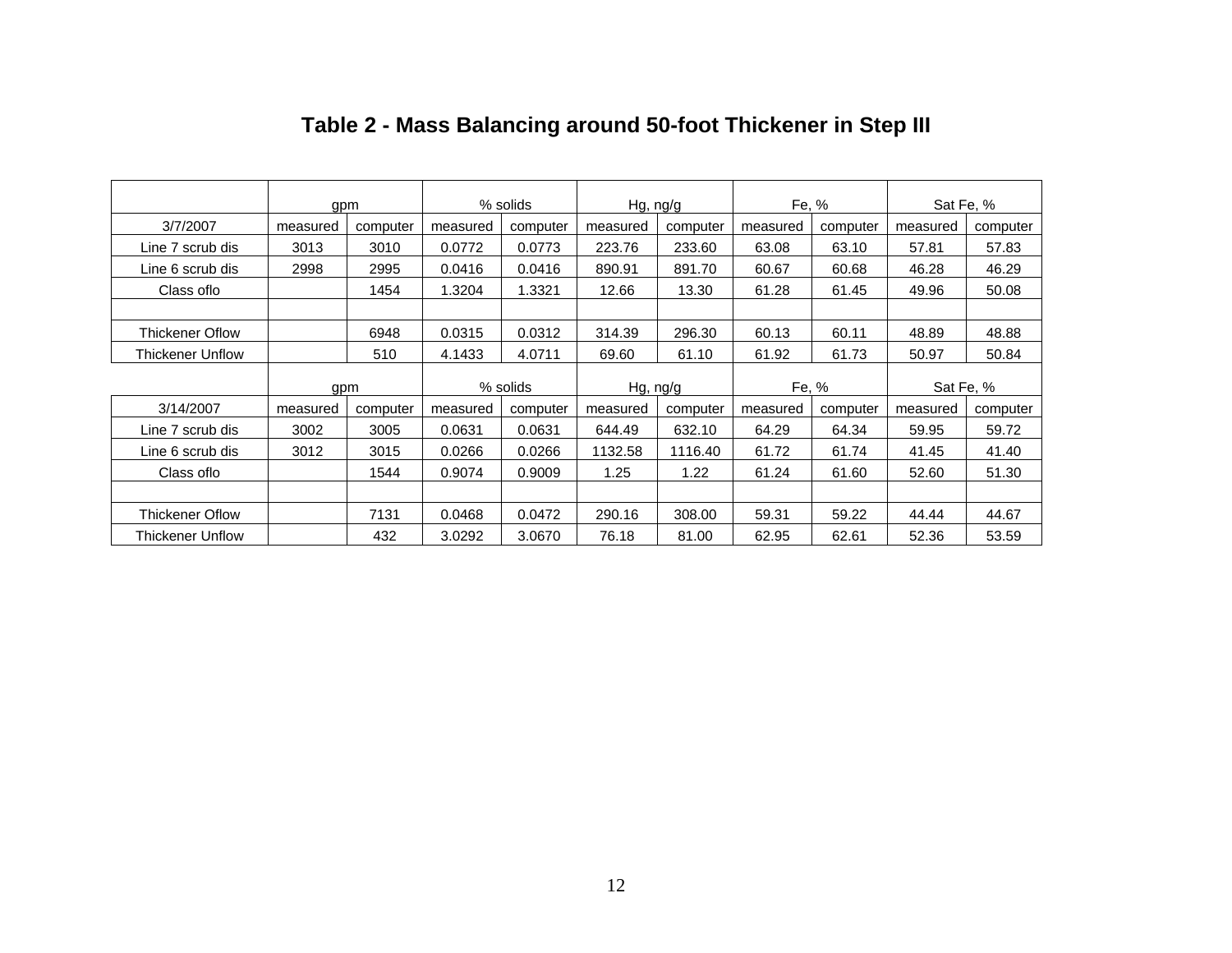|                         | Solids | lb Hg  | <b>LTPY</b> |
|-------------------------|--------|--------|-------------|
| 3/7/2007                | LTPH   | per yr | Fe          |
| Line 7 scrub dis        | 0.53   | 2.37   | 3200.2      |
| Line 6 scrub dis        | 0.28   | 4.85   | 1649.4      |
| Class oflo              | 4.43   | 1.13   | 26133.1     |
|                         |        |        |             |
| <b>Thickener Oflow</b>  | 0.49   | 2.80   | 2841.1      |
| <b>Thickener Unflow</b> | 4.85   | 5.70   | 28897.4     |
| 3/14/2007               |        |        |             |
| Line 7 scrub dis        | 0.43   | 5.22   | 2656.6      |
| Line 6 scrub dis        | 0.18   | 3.90   | 1077.0      |
| Class of lo             | 3.19   | 0.08   | 18828.2     |
|                         |        |        |             |
| <b>Thickener Oflow</b>  | 0.75   | 4.45   | 4288.4      |
| <b>Thickener Unflow</b> | 2.95   | 4.62   | 17947.3     |

**Table 3 - Calculated Annual Material Flow** 

## **Table 4 - Chemistry by Size for the 50-foot Thickener Underflow Samples**

| 3/7/2007  |      |         |       |          |       | Distribution, % |        |
|-----------|------|---------|-------|----------|-------|-----------------|--------|
| Mesh      | wt % | ng/g Hg | % Fe  | % Sat Fe | Hg    | Fe              | Sat Fe |
| 100       | 4    | 22.92   | 59.39 | 27       | 1.61  | 4.09            | 2.16   |
| 150       | 3.2  | 46.66   | 50.55 | 24.06    | 2.62  | 2.79            | 1.54   |
| 200       | 4.6  | 31.13   | 49.29 | 24.45    | 2.51  | 3.91            | 2.25   |
| 270       | 11.3 | 42.51   | 57.76 | 39.33    | 8.43  | 11.25           | 8.89   |
| 325       | 6.3  | 22.89   | 63.45 | 48.85    | 2.53  | 6.89            | 6.16   |
| 400       | 10.3 | 18.68   | 65.51 | 53.24    | 3.38  | 11.63           | 10.97  |
| 500       | 15.4 | 15.67   | 66.26 | 56.37    | 4.24  | 17.58           | 17.37  |
| $-500$    | 44.9 | 94.76   | 54.12 | 56.39    | 74.68 | 41.87           | 50.66  |
|           |      |         |       |          |       |                 |        |
| 3/14/2007 |      |         |       |          |       | Distribution, % |        |
| Mesh      | wt % | ng/g Hg | % Fe  | % Sat Fe | Hg    | Fe              | Sat Fe |
| 100       | 3.2  | 29.43   | 58.61 | 26.40    | 1.54  | 2.95            | 1.61   |
| 150       | 2.8  | 32.14   | 51.09 | 22.97    | 1.47  | 2.25            | 1.22   |
| 200       | 3.8  | 27.55   | 47.38 | 24.39    | 1.71  | 2.83            | 1.76   |
| 270       | 10.2 | 20.68   | 60.37 | 42.42    | 3.44  | 9.69            | 8.23   |

325 5.5 21.61 63.46 59.27 1.94 5.49 6.20 400 | 10.2 | 18.32 | 65.54 | 56.49 | 3.05 | 10.52 | 10.96 500 15.9 22.51 66.27 58.59 5.84 16.58 17.72 -500 | 48.4 | 102.64 | 65.20 | 56.81 | 81.02 | 49.67 | 52.30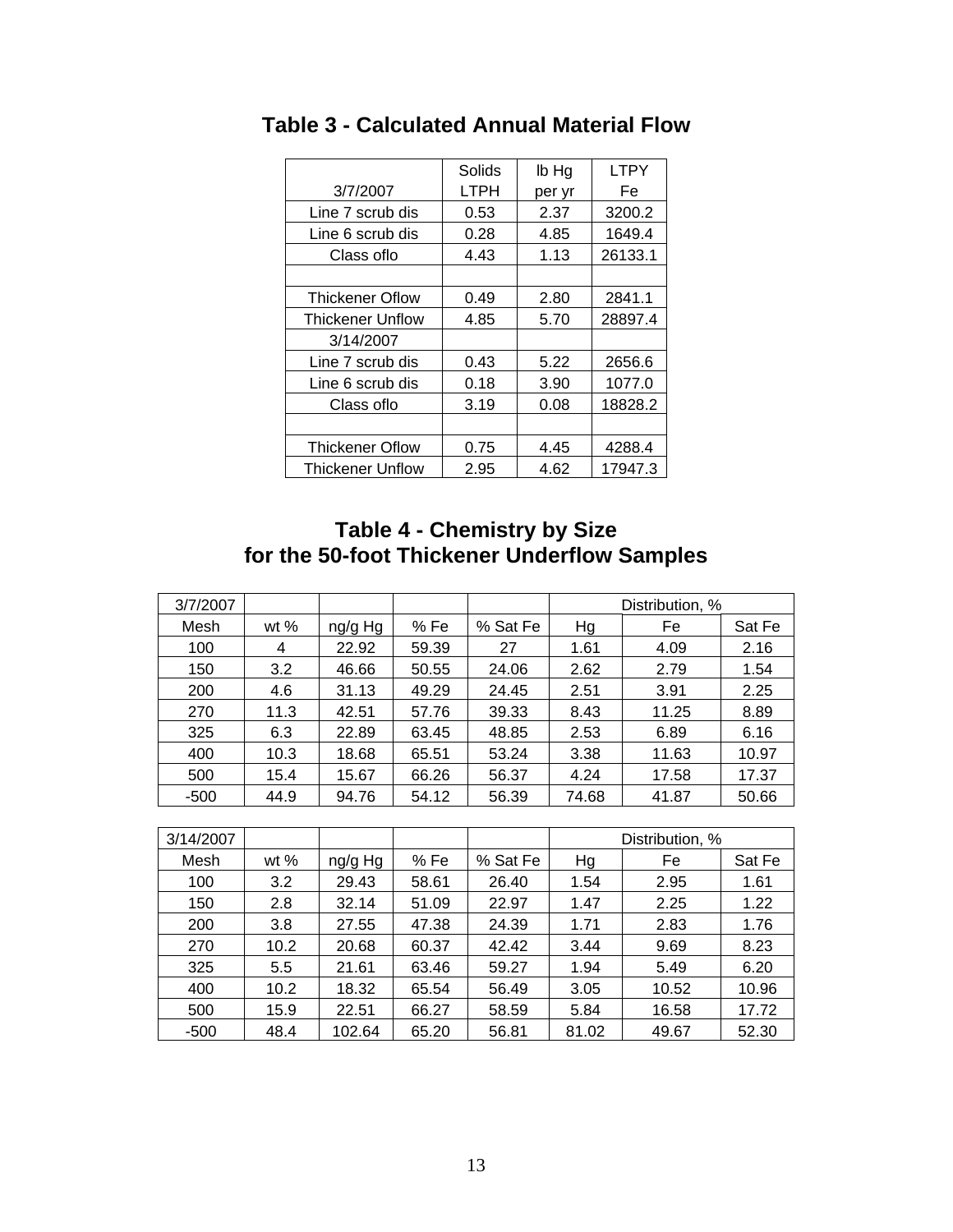| 3/7/2007    |      |       |         |       |          |       | Distribution, % |        |
|-------------|------|-------|---------|-------|----------|-------|-----------------|--------|
|             | wt   | wt%   | ng/g Hg | % Fe  | % Sat Fe | Hg    | Fe              | Sat Fe |
| 32 u        | 0.2  | 0.53  | 40.63   |       |          | 0.34  | 0.00            | 0.00   |
| 24 u        | 3.7  | 9.89  | 7.76    | 71.42 | 66.19    | 1.22  | 11.09           | 11.72  |
| 17 u        | 9.4  | 25.13 | 7.80    | 69.39 | 61.95    | 3.10  | 27.38           | 27.87  |
| 11 u        | 9.9  | 26.47 | 15.79   | 64.74 | 58.10    | 6.62  | 26.90           | 27.53  |
| 8 u         | 3.4  | 9.09  | 26.47   | 64.03 | 56.26    | 3.81  | 9.14            | 9.15   |
| -8 u        | 10.3 | 27.54 | 191.64  | 58.98 | 48.14    | 83.55 | 25.50           | 23.73  |
| Oflow paper | 0.5  | 1.34  | 64.24   |       |          | 1.36  | 0.00            | 0.00   |
|             |      |       |         |       |          |       |                 |        |
| 3/14/2007   |      |       |         |       |          |       | Distribution, % |        |
|             | wt   | wt%   | ng/g Hg | % Fe  | % Sat Fe | Hg    | Fe              | Sat Fe |
| 32 u        | 0.2  | 0.53  | 185.01  |       |          | 1.56  | 0.00            | 0.00   |
| 24 u        | 4.3  | 11.47 | 13.40   | 71.80 | 66.01    | 2.43  | 12.92           | 13.55  |
| 17 u        | 9.4  | 25.07 | 17.44   | 69.80 | 62.73    | 6.92  | 27.46           | 28.14  |
| 11 u        | 9.9  | 26.40 | 35.42   | 65.66 | 59.90    | 14.80 | 27.21           | 28.30  |
| 8 u         | 3.5  | 9.33  | 47.99   | 65.30 | 56.68    | 7.09  | 9.57            | 9.47   |
| -8 u        | 9.2  | 24.53 | 246.01  | 60.40 | 48.64    | 95.55 | 23.26           | 21.36  |
| Oflow paper |      | 2.67  | 17.24   |       |          | 0.73  | 0.00            | 0.00   |

### **Table 5 - Cyclosizer Tests on -500 mesh Fraction from 50-foot Thickener Underflow**

## **Table 6 - Elutriation Test on Scrubber Discharge Composites**

| Line 7       |       |         |       |          |       | Distribution, % |        |
|--------------|-------|---------|-------|----------|-------|-----------------|--------|
| feet per sec | wt%   | ng/g Hg | %Fe   | % Sat Fe | Hg    | Fe              | Sat Fe |
| 0.0067       | 6.84  | 2446.78 | 34.16 | 22.21    | 52.95 | 3.63            | 2.59   |
| 0.0101       | 10.53 | 273.76  | 56.42 | 42.84    | 9.11  | 9.23            | 7.69   |
| 0.0135       | 41.58 | 161.59  | 68.31 | 63.97    | 21.25 | 44.13           | 45.38  |
| Unflo        | 41.05 | 128.52  | 67.42 | 63.3     | 16.69 | 43.01           | 44.34  |
|              |       |         |       |          |       |                 |        |
| Line 4       |       |         |       |          |       | Distribution, % |        |
| feet per sec | wt%   | ng/g Hg | % Fe  | % Sat Fe | Hg    | Fe              | Sat Fe |
| 0.0067       | 7.89  | 3145.97 | 43.46 | 27.18    | 65.18 | 5.59            | 3.96   |
| 0.0101       | 20.79 | 313.48  | 64.91 | 57.61    | 17.10 | 22.00           | 22.08  |
| 0.0135       | 23.95 | 133.63  | 67.44 | 64.74    | 8.40  | 26.32           | 28.58  |
| Unflo        | 44.47 | 79.81   | 63.58 | 55.35    | 9.32  | 46.09           | 45.38  |

## **Table 7 - Magnetic Separator Tests on Scrubber Discharges from 3/16/07**

|                    | Wt $%$ | Fe    | ng/g, Hg | Fe Dist, % | Hg Dist, % |
|--------------------|--------|-------|----------|------------|------------|
| Line 4 concentrate | 82.26  | 68.23 | 199.46   | 96.80      | 82.37      |
| Line 4 tailing     | 17.74  | 10.45 | 197.89   | 3.20       | 17.63      |
|                    |        |       |          |            |            |
| Line 7 concentrate | 73.04  | 70.61 | 185.84   | 92.28      | 50.98      |
| Line 7 tailing     | 26.96  | 16.01 | 484.20   | 7.72       | 49.02      |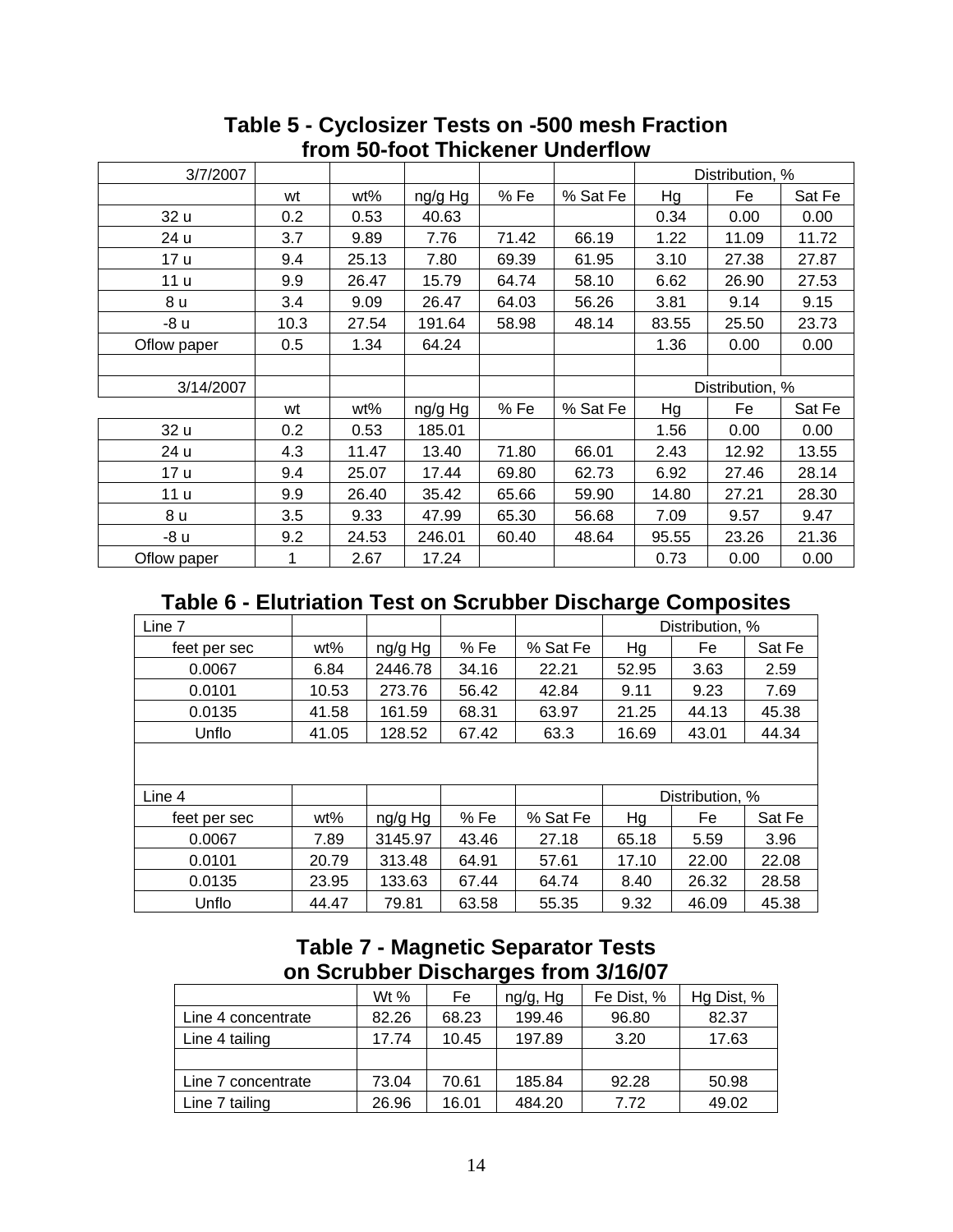|                 |        |       |         |       |          |         | Solids  |       |         |
|-----------------|--------|-------|---------|-------|----------|---------|---------|-------|---------|
|                 |        | Time, |         |       |          |         |         | mg    |         |
| Date            | Sample | sec   | wt      | %Fe   | % Sat Fe | ng/g Hg | lb/hr   | Hg/hr | g Hg/yr |
| 2/12/2007       | 1A     | 72    | 16059.8 | 64.86 | 21.83    | 3.70    | 2558.60 | 4.30  | 37.65   |
| Green ball rate | 1B     | 70    | 27898.3 | 64.90 | 23.48    | 2.82    | 4301.50 | 5.51  | 48.24   |
| 930 LTPH        | 2A     | 36    | 13910.4 | 64.90 | 23.33    | 39.59   | 1088.93 | 19.57 | 171.45  |
|                 | 2B     | 56    | 6590.5  | 66.05 | 33.59    | 37.74   | 816.99  | 14.00 | 122.62  |
|                 |        |       |         |       |          |         |         |       |         |
| 2/15/2007       | 1 A    | 72    | 19926.3 | 64.90 | 23.33    | 3.76    | 3174.60 | 5.42  | 47.47   |
| Green ball rate | 1B     | 70    | 32681.7 | 64.40 | 22.92    | 2.01    | 5039.03 | 4.60  | 40.28   |
| 920 LTPH        | 2A     | 36    | 9167.8  | 64.83 | 33.37    | 37.70   | 717.67  | 12.28 | 107.60  |
|                 | 2B     | 56    | 12140.6 | 64.71 | 29.48    | 26.75   | 1505.01 | 18.28 | 160.11  |
|                 |        |       |         |       |          |         |         |       |         |
| 2/16/2007       | 1 A    | 72    | 28420.4 | 65.67 | 22.76    | 7.87    | 4527.86 | 16.17 | 141.65  |
| Green ball rate | 1B     | 70    | 46217.2 | 65.73 | 23.62    | 2.54    | 7126.00 | 8.23  | 72.09   |
| 920 LTPH        | 2A     | 36    | 9193.5  | 65.74 | 33.24    | 17.16   | 719.69  | 5.61  | 49.11   |
|                 | 2B     | 56    | 9034.6  | 65.66 | 29.17    | 12.31   | 1119.97 | 6.26  | 54.83   |
|                 |        |       |         |       |          |         |         |       |         |
| 2/21/2007       | 1A     | 72    | 16934.2 | 64.79 | 23.13    | 3.67    | 2697.91 | 4.50  | 39.38   |
| Green ball rate | 1B     | 70    | 36365.4 | 64.97 | 22.74    | 4.05    | 5607.00 | 10.31 | 90.31   |
| 840 LTPH        | 2 A    | 36    | 11304.6 | 65.16 | 32.52    | 28.64   | 884.95  | 11.51 | 100.80  |
|                 | 2B     | 56    | 8580.6  | 64.59 | 28.01    | 27.48   | 1063.69 | 13.27 | 116.25  |
|                 |        |       |         |       |          |         |         |       |         |
| 2/22/2007       | 1A     | 72    | 14437.2 | 64.67 | 20.92    | 4.23    | 2300.09 | 4.42  | 38.69   |
| Green ball rate | 1B     | 70    | 38998.6 | 64.79 | 22.15    | 3.12    | 6013.00 | 8.52  | 74.61   |
| 880 LTPH        | 2 A    | 36    | 9443.2  | 64.94 | 31.40    | 30.46   | 739.23  | 10.22 | 89.55   |
|                 | 2B     | 56    | 5675    | 64.50 | 26.26    | 20.72   | 703.50  | 6.62  | 57.97   |
|                 |        |       |         |       |          |         |         |       |         |
| 3/6/2007        | 1A     | 72    | 26604.4 | 64.70 | 23.05    | 4.66    | 4238.54 | 8.96  | 78.47   |
| Green ball rate | 1B     | 70    | 59746.4 | 65.21 | 26.63    | 4.18    | 9212.00 | 17.47 | 153.02  |
| 930 LTPH        | 2 A    | 36    | 10669   | 63.17 | 32.93    | 44.79   | 835.19  | 16.99 | 148.79  |
|                 |        |       |         |       |          |         |         |       |         |

**Table 8 - KeeTac Multiclone Sampling**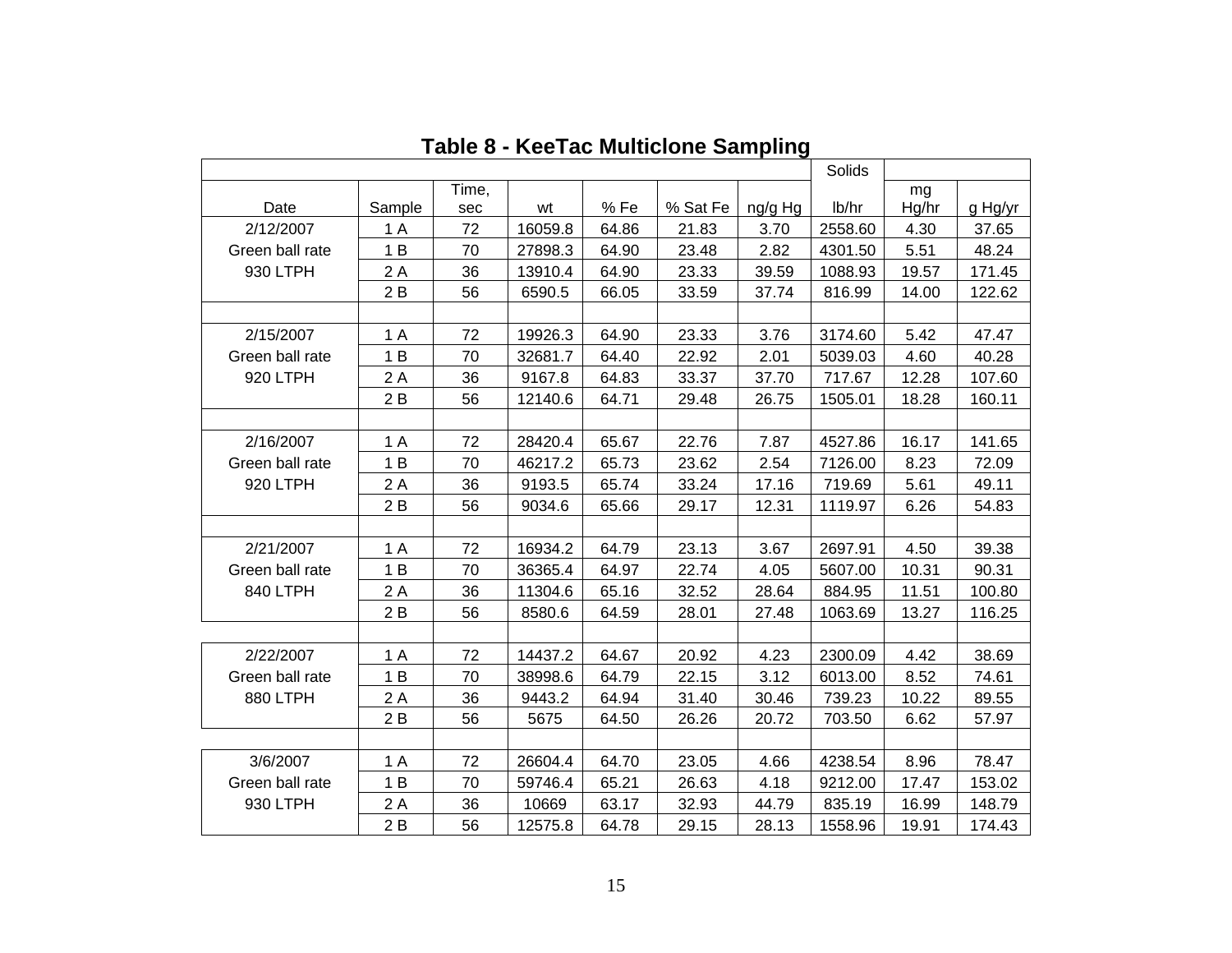| 1A     |       |       |          |          | Distribution, % |                 |       |
|--------|-------|-------|----------|----------|-----------------|-----------------|-------|
| mesh   | wt %  | %Fe   | % Sat Fe | ng/g, Hg | Fe              | Sat Fe          | Hg    |
| 100    | 8.77  | 65.81 | 12.05    | 2.91     | 8.97            | 4.79            | 4.11  |
| 150    | 7.79  | 62.34 | 15.87    | 2.11     | 7.55            | 5.61            | 2.65  |
| 200    | 15.05 | 62.95 | 21.30    | 2.27     | 14.72           | 14.54           | 5.51  |
| 270    | 24.15 | 65.56 | 23.51    | 1.89     | 24.61           | 25.76           | 7.36  |
| 325    | 10.10 | 66.49 | 23.68    | 2.15     | 10.43           | 10.85           | 3.50  |
| 400    | 6.12  | 66.88 | 23.22    | 2.49     | 6.36            | 6.45            | 2.46  |
| 500    | 13.74 | 67.02 | 24.83    | 2.83     | 14.30           | 15.47           | 6.27  |
| 635    | 6.61  | 65.90 | 27.70    | 3.26     | 6.77            | 8.31            | 3.48  |
| 10 u   | 6.07  | 66.72 | 29.84    | 43.52    | 6.29            | 8.22            | 42.60 |
| $-10u$ | 1.60  |       |          | 85.27    | 0.00            | 0.00            | 22.06 |
|        |       |       |          |          |                 |                 |       |
| 2A     |       |       |          |          |                 | Distribution, % |       |
| mesh   | wt %  | %Fe   | % Sat Fe | ng/g, Hg | Fe              | Sat Fe          | Hg    |
| 100    | 1.70  | 63.86 | 10.71    | 13.09    | 1.71            | 0.58            | 1.10  |
| 150    | 3.84  | 61.44 | 18.08    | 17.74    | 3.72            | 2.23            | 3.35  |
| 200    | 10.47 | 62.44 | 26.92    | 11.93    | 10.30           | 9.04            | 6.15  |
| 270    | 21.65 | 65.70 | 32.34    | 7.79     | 22.41           | 22.45           | 8.30  |
| 325    | 10.28 | 66.52 | 33.21    | 10.31    | 10.78           | 10.95           | 5.22  |
| 400    | 5.99  | 66.92 | 34.45    | 11.69    | 6.31            | 6.61            | 3.44  |
| 500    | 18.42 | 67.09 | 35.12    | 15.06    | 19.47           | 20.74           | 13.65 |
| 635    | 10.82 | 66.95 | 36.03    | 17.35    | 11.41           | 12.50           | 9.24  |
| 10 u   | 13.31 | 66.21 | 34.90    | 58.88    | 13.89           | 14.90           | 38.57 |
| -10 u  | 3.52  |       |          | 63.42    | 0.00            | 0.00            | 10.98 |

## **Table 9 - Chemistry by Size for Keetac Multiclone Composite Dust Samples**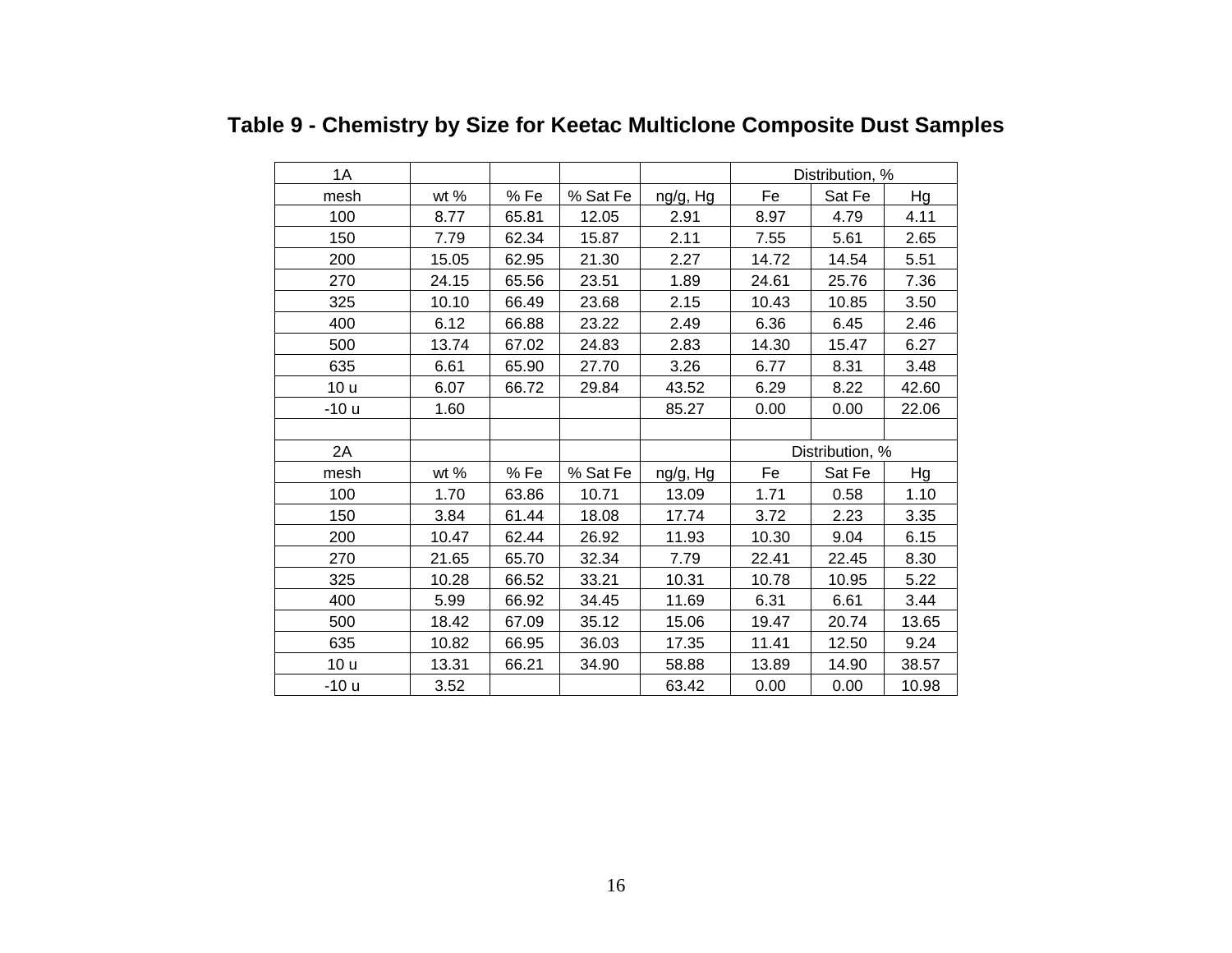| 1B    |        |       |          |          | Distribution, % |                 |       |
|-------|--------|-------|----------|----------|-----------------|-----------------|-------|
| mesh  | wt $%$ | %Fe   | % Sat Fe | ng/g, Hg | Fe              | Sat Fe          | Hg    |
| 100   | 4.75   | 65.64 | 12.18    | 2.77     | 4.77            | 2.46            | 3.97  |
| 150   | 5.87   | 61.91 | 19.12    | 4.28     | 5.56            | 4.77            | 7.58  |
| 200   | 14.02  | 62.85 | 24.30    | 2.59     | 13.48           | 14.47           | 10.95 |
| 270   | 25.87  | 65.79 | 26.36    | 1.68     | 26.04           | 28.96           | 13.11 |
| 325   | 11.62  | 66.86 | 25.67    | 1.28     | 11.89           | 12.67           | 4.49  |
| 400   | 7.67   | 67.13 | 24.01    | 1.30     | 7.88            | 7.82            | 3.01  |
| 500   | 16.57  | 67.95 | 24.00    | 1.88     | 17.23           | 16.89           | 9.39  |
| 635   | 10.00  | 66.87 | 21.89    | 2.22     | 10.23           | 9.30            | 6.70  |
| 10 u  | 2.87   | 66.15 | 21.92    | 31.97    | 2.90            | 2.67            | 27.66 |
| -10 u | 0.76   |       |          | 57.54    | 0.00            | 0.00            | 13.15 |
|       |        |       |          |          |                 |                 |       |
| 2B    |        |       |          |          |                 | Distribution, % |       |
| mesh  | wt %   | %Fe   | % Sat Fe | ng/g, Hg | Fe              | Sat Fe          | Hg    |
| 100   | 3.09   | 64.02 | 11.44    | 4.45     | 3.10            | 1.25            | 0.79  |
| 150   | 6.88   | 61.36 | 20.95    | 4.68     | 6.61            | 5.10            | 1.85  |
| 200   | 16.03  | 62.44 | 27.19    | 5.74     | 15.68           | 15.43           | 5.28  |
| 270   | 24.13  | 64.99 | 28.62    | 6.73     | 24.57           | 24.45           | 9.33  |
| 325   | 9.84   | 65.84 | 29.21    | 8.03     | 10.15           | 10.18           | 4.54  |
| 400   | 3.28   | 66.62 | 27.15    | 13.20    | 3.43            | 3.16            | 2.49  |
| 500   | 16.73  | 67.63 | 32.42    | 15.98    | 17.73           | 19.21           | 15.36 |
| 635   | 10.80  | 66.18 | 32.72    | 20.30    | 11.20           | 12.51           | 12.59 |
| 10 u  | 7.30   | 65.72 | 33.68    | 86.92    | 7.52            | 8.70            | 36.43 |
| -10 u | 1.93   |       |          | 102.34   | 0.00            | 0.00            | 11.33 |

**Table 9 – Continued**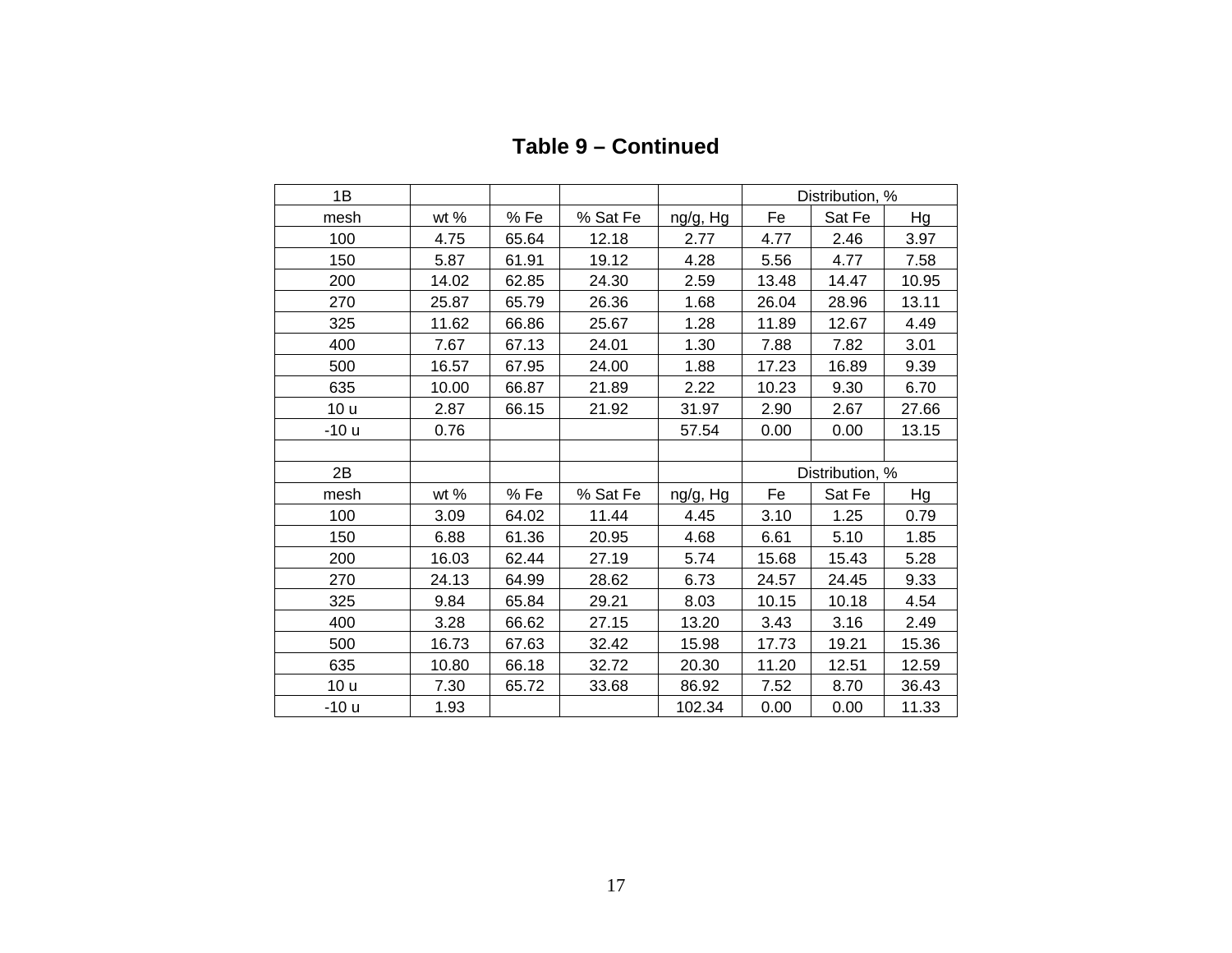|                  |          |         | ng/g Hg  |         | total Hg | time    | Dust    | Dust Hg |      |       |       |        |
|------------------|----------|---------|----------|---------|----------|---------|---------|---------|------|-------|-------|--------|
|                  |          |         |          | tot     | ng/lb    |         |         |         |      | Temp, |       | %      |
| Sample           | % solids | cake    | paper *  | solids  | slurry   | seconds | lb/hr   | mg/hr   | рH   | C     | % Fe  | Sat Fe |
| 3/19/07 scrubber | 0.07     | 645.47  | 6826.86  | 681.17  | 243.92   |         |         |         | 6.13 | 40.85 | 64.16 | 14.87  |
|                  |          |         | 12624.60 |         |          |         |         |         |      |       |       |        |
| 3/20/07scrubber  | 1.14     | 111.41  | 83.11    | 111.39  | 578.58   |         |         |         | 8.08 | 44.10 | 60.07 | 13.82  |
| multiclones      |          | 6.68    |          |         |          | 173.00  | 1690.75 | 5.13    |      |       | 62.49 | 13.57  |
| 3/21/07scrubber  | 0.28     | 376.10  | 1323.71  | 379.56  | 490.07   |         |         |         | 7.39 | 43.75 | 60.76 | 17.82  |
| multiclones      |          | 9.12    |          |         |          | 173.00  | 445.32  | 1.84    |      |       | 62.27 | 14.13  |
| 3/22/07scrubber  | 0.10     | 1227.83 | 3251.69  | 1246.48 | 554.64   |         |         |         | 6.57 | 41.33 | 59.73 | 14.68  |
| multiclones      |          | 11.42   |          |         |          | 173.00  | 192.11  | 1.00    |      |       | 59.88 | 18.54  |
| 3/27/07scrubber  | 0.12     | 551.61  | 9993.71  | 588.85  | 333.45   |         |         |         | 6.65 | 43.26 | 60.17 | 11.23  |
| multiclones      |          | 9.98    |          |         |          | 173.00  | 280.02  | 1.27    |      |       | 61.67 | 14.26  |
| 3/28/07scrubber  | 0.12     | 607.02  | 8915.60  | 639.84  | 348.70   |         |         |         | 6.98 | 42.34 | 61.73 | 13.81  |
| multiclones      |          | 9.86    |          |         |          | 173.00  | 267.42  | 20. ا   |      |       | 60.16 | 17.15  |

## **Table 10 - Results from Sampling at Mittal's Minorca Plant**

\* Mercury from digestion of filter paper after removal of filtercake.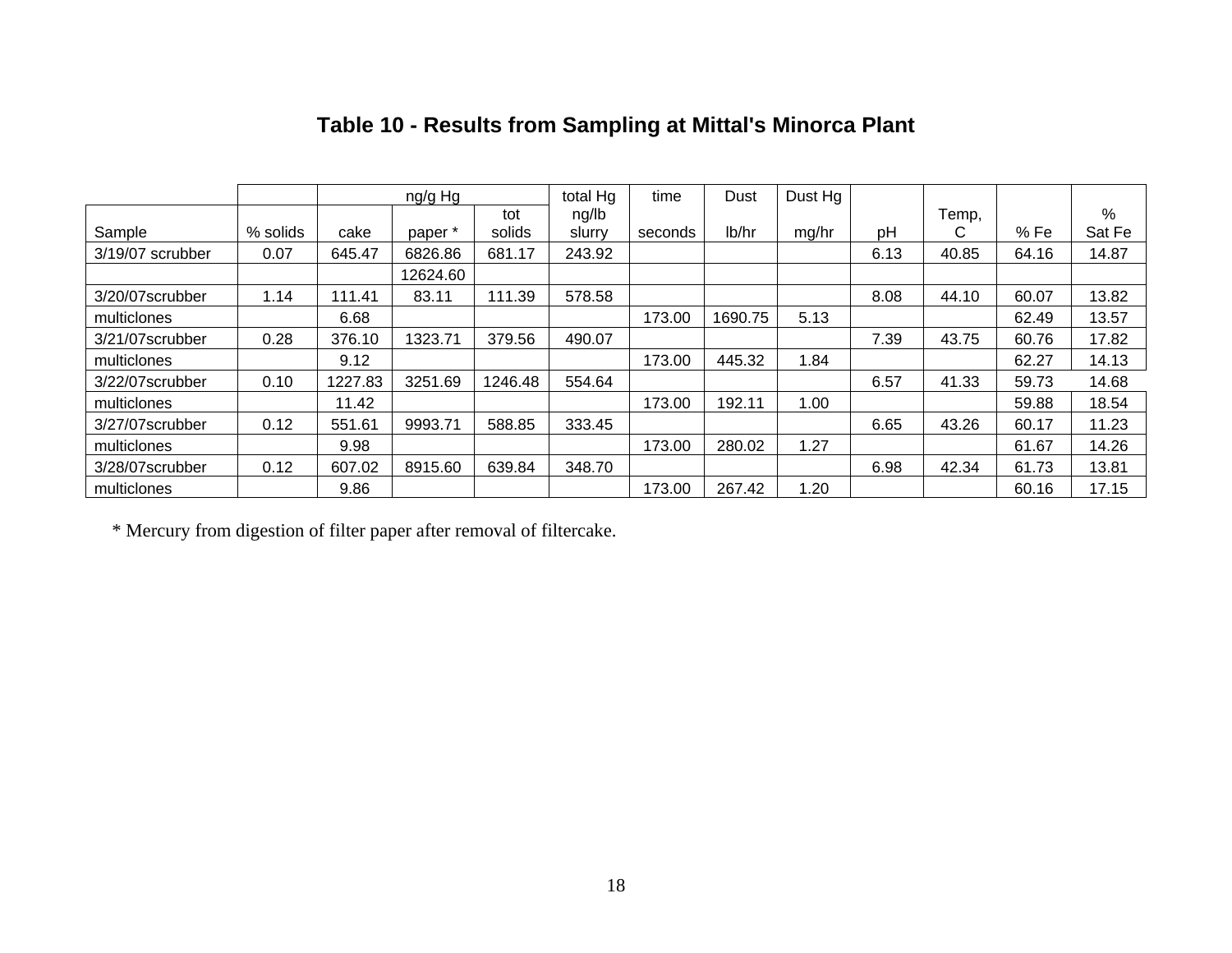|             |       |       |         |       | Distribution, % |
|-------------|-------|-------|---------|-------|-----------------|
|             |       |       | Hg,     |       |                 |
| Sample      | wt%   | % Fe  | ng/g    | Fe    | Ηg              |
| Concentrate | 23.08 | 67.56 | 471.27  | 24.95 | 11.58           |
| Tails       | 76.92 | 60.97 | 1079.39 | 75.05 | 88.42           |

## **Table 11 - Magnetic Separator Test on Minorca Scrubber Water**

## **Table 12 - Chemistry be Size for Minorca Multiclone Composite**

|        |        |       |        |       |       | Distribution, % |        |
|--------|--------|-------|--------|-------|-------|-----------------|--------|
|        |        |       | %      | Hg,   |       |                 |        |
| Mesh   | wt $%$ | %Fe   | Sat Fe | ng/g  | Hg    | Fe              | Sat Fe |
| 100    | 5.99   | 60.63 | 3.57   | 10.88 | 6.63  | 6.08            | 1.41   |
| 150    | 3.64   | 55.22 | 3.82   | 7.99  | 2.96  | 3.37            | 0.92   |
| 200    | 6.39   | 50.36 | 7.36   | 9.63  | 6.26  | 5.38            | 3.11   |
| 270    | 14.55  | 55.65 | 14.02  | 7.76  | 11.49 | 13.55           | 13.48  |
| 325    | 11.08  | 61.68 | 17.99  | 5.92  | 6.68  | 11.44           | 13.17  |
| 400    | 15.99  | 63.41 | 18.94  | 6.38  | 10.39 | 16.97           | 20.02  |
| 500    | 20.96  | 65.37 | 19.01  | 8.09  | 17.27 | 22.93           | 26.33  |
| 635    | 10.48  | 65.29 | 18.25  | 17.64 | 18.82 | 11.45           | 12.64  |
| 10u    | 8.11   | 65.10 | 16.68  | 16.35 | 13.50 | 8.84            | 8.94   |
| $-10u$ | 2.82   | ۰     | ۰      | 20.85 | 5.98  |                 | ٠      |

## **Table 13 - Elutriation Tests on Minorca Multiclone Composite**

|                 |        |       |        |       |       | Distribution, % |       |
|-----------------|--------|-------|--------|-------|-------|-----------------|-------|
|                 |        |       | %      | Hg,   |       |                 |       |
| feet per second | wt $%$ | % Fe  | Sat Fe | ng/g  | Fe    | Sat Fe          | Hg    |
| 0.0135          | 53.44  | 60.40 | 7.58   | 7.00  | 52.67 | 24.08           | 30.92 |
| 0.0169          | 14.25  | 61.56 | 21.28  | 17.60 | 14.31 | 18.03           | 20.73 |
| Underflow       | 32.32  | 62.61 | 30.14  | 18.10 | 33.02 | 57.90           | 48.35 |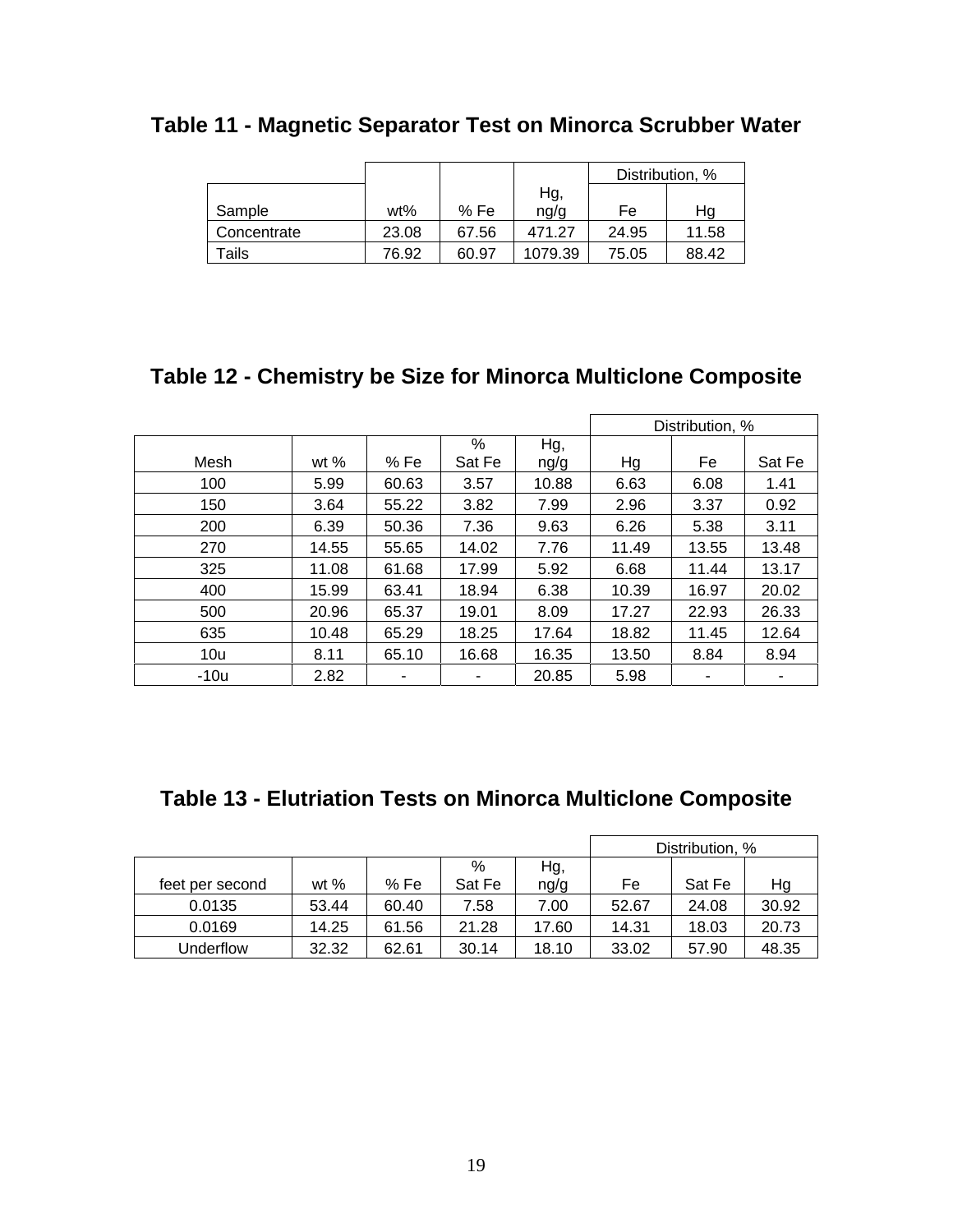## **Table 14 - Results from Hibtac Sampling**

|                 |        |        | ng/g Hg |        | total Hg | time    | Dust   | Dust<br>Hg |         |      |       |       |        | Scrubber |
|-----------------|--------|--------|---------|--------|----------|---------|--------|------------|---------|------|-------|-------|--------|----------|
|                 | %      |        |         | tot    | ng/lb    |         |        |            |         |      | Temp, |       | %      |          |
| Sample          | solids | cake   | paper   | solids | slurry   | seconds | lb/hr  | mg/hr      | g Hg/yr | pH   | С     | % Fe  | Sat Fe | gpm      |
| 4/12/2007       |        |        |         |        |          |         |        |            |         |      |       |       |        |          |
| scrubber        | 0.0330 | 556.83 | 3325.12 | 672.71 | 83.31    |         |        |            | 892.88  | 6.88 | 30.90 | 67.61 | 16.43  | 2442     |
| multiclones     |        | 229.69 |         | 229.69 |          | 204     | 225.00 | 23.46      | 205.53  |      |       | 66.43 | 35.56  |          |
| 4/16/07scrubber | 0.0357 | 587.28 | 4705.85 | 690.24 | 111.83   |         |        |            | 1219.67 | 6.91 | 33.13 | 65.66 | 16.05  | 2485     |
| multiclones     |        | 134.58 |         | 134.58 |          | 204     | 257.65 | 15.74      | 137.90  |      |       | 66.76 | 33.57  |          |
| 4/20/2007       |        |        |         |        |          |         |        |            |         |      |       |       |        |          |
| scrubber        | 0.0344 | 643.54 | 5836.31 | 728.16 | 113.76   |         |        |            | 1231.71 | 7.05 | 33.97 | 64.30 | 12.33  | 2467     |
| multiclones     |        | 153.32 |         | 153.32 |          | 204     | 220.59 | 15.35      | 134.51  |      |       | 67.04 | 29.32  |          |
| 4/23/07scrubber | 0.0332 | 619.62 | 3180.00 | 696.39 | 105.08   |         |        |            | 1159.81 | 6.82 | 34.32 | 64.13 | 16.18  | 2515     |
| multiclones     |        | 234.32 |         | 234.32 |          | 204     | 224.12 | 23.84      | 208.86  |      |       | 66.74 | 36.33  |          |
| 4/24/07scrubber | 0.0306 | 528.08 | 3472.00 | 630.12 | 87.64    |         |        |            | 961.59  | 6.84 | 33.93 | 64.68 | 15.29  | 2500     |
| multiclones     |        | 222.09 |         | 222.09 |          | 204     | 196.76 | 19.84      | 173.79  |      |       | 65.93 | 40.90  |          |
| 4/25/07scrubber | 0.0396 | 608.58 | 2461.05 | 654.41 | 117.76   |         |        |            | 1325.09 | 6.93 | 34.52 | 65.34 | 14.43  | 2564     |
| multiclones     |        | 116.15 |         | 116.15 |          | 204     | 390.00 | 20.57      | 180.15  |      |       | 66.41 | 25.35  |          |

\*Mercury from digestion of filter paper after filtercake was removed.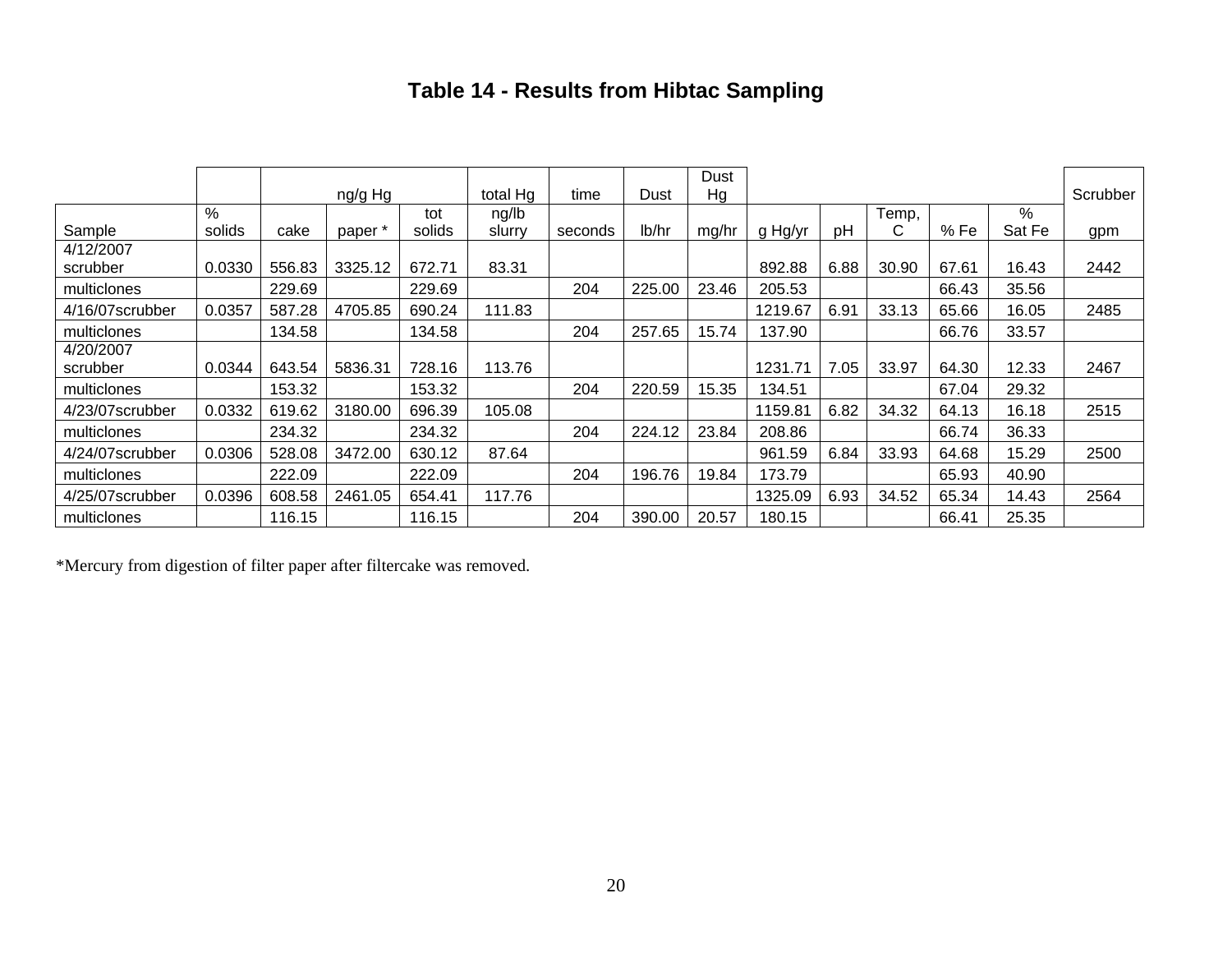**Table 15 - Chemistry by Size for Hibtac Multiclone Composite** 

|       |        |       |        |          |       | Distribution, % |       |
|-------|--------|-------|--------|----------|-------|-----------------|-------|
|       |        |       | %      |          |       | Sat             |       |
| mesh  | wt $%$ | % Fe  | Sat Fe | Hg, ng/g | Fe    | Fe              | Hg    |
| 65    | 6.10   | 65.49 | 2.13   | 6.46     | 6.27  | 0.40            | 0.23  |
| 100   | 1.00   | 62.24 | 3.88   | 49.05    | 0.98  | 0.12            | 0.29  |
| 150   | 1.50   | 52.69 | 7.15   | 74.64    | 1.24  | 0.33            | 0.66  |
| 200   | 3.30   | 50.33 | 18.69  | 143.80   | 2.61  | 1.90            | 2.79  |
| 270   | 10.00  | 62.38 | 37.29  | 154.47   | 9.79  | 11.47           | 9.07  |
| 325   | 10.10  | 66.6  | 42.92  | 154.42   | 10.56 | 13.33           | 9.16  |
| 400   | 16.00  | 67.43 | 42.62  | 178.71   | 16.94 | 20.97           | 16.79 |
| 500   | 21.00  | 68.05 | 39.12  | 176.46   | 22.43 | 25.26           | 21.76 |
| 635   | 13.80  | 67.72 | 33.20  | 113.28   | 14.67 | 14.09           | 9.18  |
| 10    | 13.60  | 67.97 | 29.01  | 304.44   | 14.51 | 12.13           | 24.31 |
| $-10$ | 3.60   |       |        | 272.60   |       |                 | 5.76  |

## **Table 16 - Cyclosizer Test on Composite Hibtac Multiclone Composite**

|        |       |        |       |        |          |       | Distribution, % |       |
|--------|-------|--------|-------|--------|----------|-------|-----------------|-------|
|        |       |        |       | %      |          |       | Sat             |       |
| Sample | wt    | wt $%$ | % Fe  | Sat Fe | Hg, ng/g | Fe    | Fe              | Hg    |
| 32 u   | 6.90  | 17.88  | 68.87 | 27.18  | 116.92   | 17.76 | 22.43           | 13.80 |
| 24 u   | 18.80 | 48.70  | 67.91 | 21.17  | 157.66   | 47.71 | 47.59           | 50.71 |
| 17 u   | 9.00  | 23.32  | 66.88 | 18.88  | 136.08   | 22.49 | 20.32           | 20.95 |
| 11 u   | 3.90  | 10.10  | 65.70 | 15.60  | 134.07   | 9.57  | 7.28            | 8.94  |
| 8 u    | Trace |        |       |        |          |       |                 |       |
| -8 u   | 1.00  | 2.53   | 66.10 | 19.98  | 327.12   | 2.47  | 2.39            | 5.60  |

### **Table 17 - Magnetic Separator Test on Composite Hibtac Multiclone Composite**

|             |       |       |        | Distribution, % |       |
|-------------|-------|-------|--------|-----------------|-------|
|             |       |       | Hg,    |                 |       |
| Sample      | wt%   | %Fe   | ng/g   | Fe              | Ηg    |
| Concentrate | 64.27 | 67.44 | 199.87 | 65.32           | 89.67 |
| Tails       | 35.73 | 64.39 | 41.4   | 34.68           | 10.33 |

### **Table 18 - Repeat Magnetic Separator Test on Composite Hibtac Multiclone Composite**

|             |       |       |        |       | Distribution, % |
|-------------|-------|-------|--------|-------|-----------------|
|             |       |       | Hg,    |       |                 |
| Sample      | wt%   | % Fe  | ng/g   | Fe    | Ha              |
| Concentrate | 63.88 | 67.58 | 195.23 | 65.07 | 87.07           |
| Tails       | 36.12 | 63.94 | 37.6   | 34.81 | 9.48            |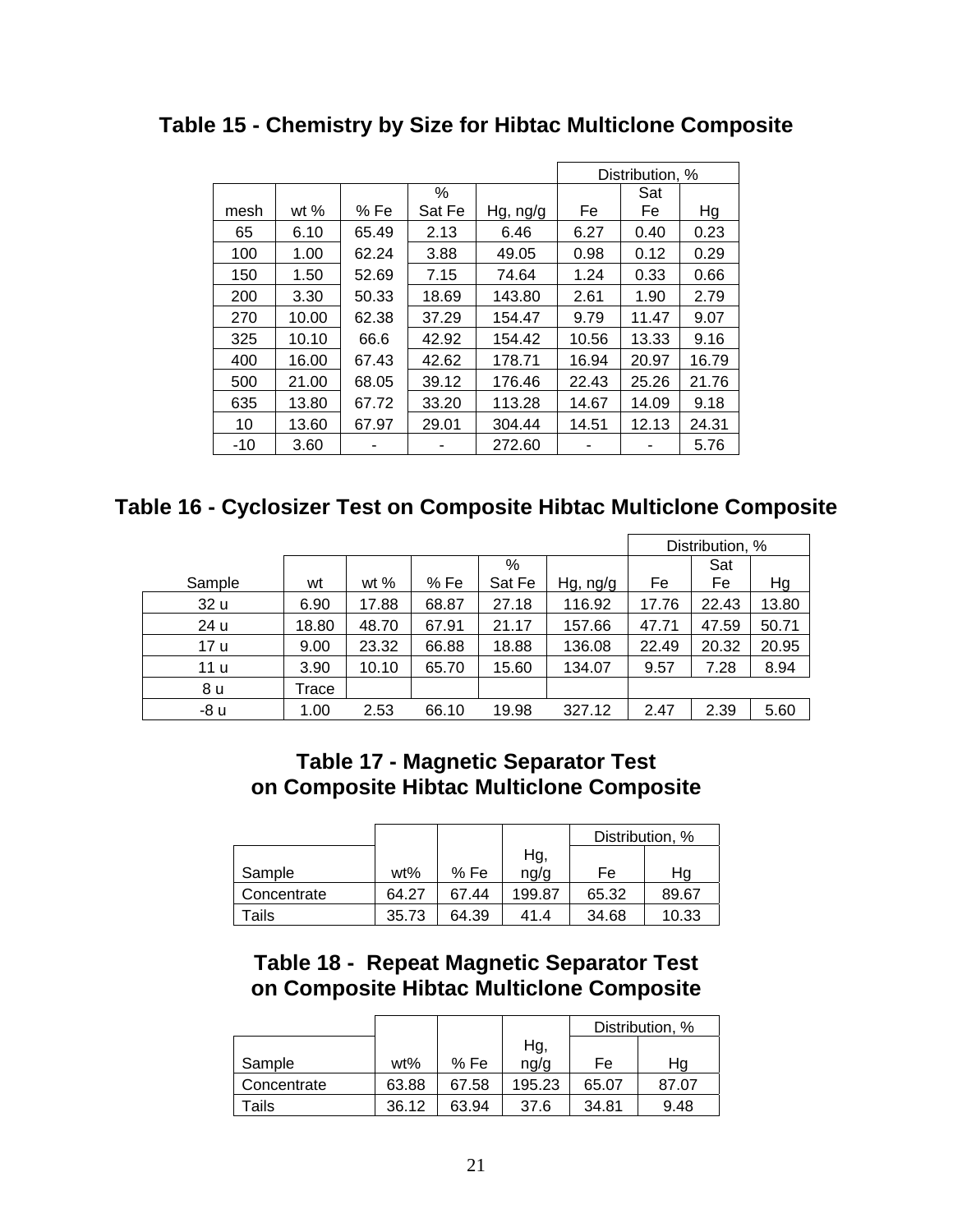|        |      |        |       |        |          |       | Distribution, % |       |
|--------|------|--------|-------|--------|----------|-------|-----------------|-------|
|        |      |        |       | %      |          |       | Sat             |       |
| Sample | wt   | wt $%$ | %Fe   | Sat Fe | Hg, ng/g | Fe    | Fe              | Hg    |
| 32 u   | 7.70 | 20.98  | 67.50 | 27.18  | 54.38    | 22.04 | 31.23           | 5.01  |
| 24 u   | 5.60 | 15.26  | 66.82 | 21.17  | 77.27    | 15.87 | 17.69           | 5.17  |
| 17 u   | 6.00 | 16.35  | 66.36 | 18.88  | 81.40    | 16.88 | 16.91           | 5.84  |
| 11 u   | 7.00 | 19.07  | 65.08 | 15.60  | 102.29   | 19.32 | 16.30           | 8.56  |
| 8 u    | 2.40 | 6.54   | 64.74 | 14.59  | 132.70   | 6.59  | 5.23            | 3.81  |
| -8 u   | 7.60 | 20.71  | 59.88 | 11.15  | 756.79   | 19.30 | 12.65           | 68.77 |

**Table 19 - Cyclosizer Test on Composite Hibtac Scrubber Solids** 

## **Table 20 - Elutriation Tests on Composite Hibtac Scrubber Solids**

| feet per sec | wt%   | ng/g<br>Ηg | Hg,<br>Dist, % |
|--------------|-------|------------|----------------|
| 0.0067       | 80.99 | 335.06     | 93.95          |
| 0.0101       | 5.21  | 138.52     | 2.50           |
| Unflo        | 13.80 | 74.37      | 3.55           |

## **Table 21 - Magnetic Separator Tests on Composite Hibtac Scrubber Solids**

|             |       |       |        |       | Distribution, % |
|-------------|-------|-------|--------|-------|-----------------|
|             |       |       | Hg,    |       |                 |
| Davis Tube  | wt%   | % Fe  | ng/g   | Fe    | Hg              |
| Concentrate | 30.34 | 69.64 | 126.82 | 32.48 | 10.85           |
| Tails       | 69.66 | 63.05 | 453.56 | 67.52 | 89.15           |
| Lab Mag Sep |       |       |        |       |                 |
| Concentrate | 32.50 | 67.41 | 88.73  | 33.68 | 8.36            |
| Tails       | 67.50 | 63.91 | 468.39 | 66.32 | 91.64           |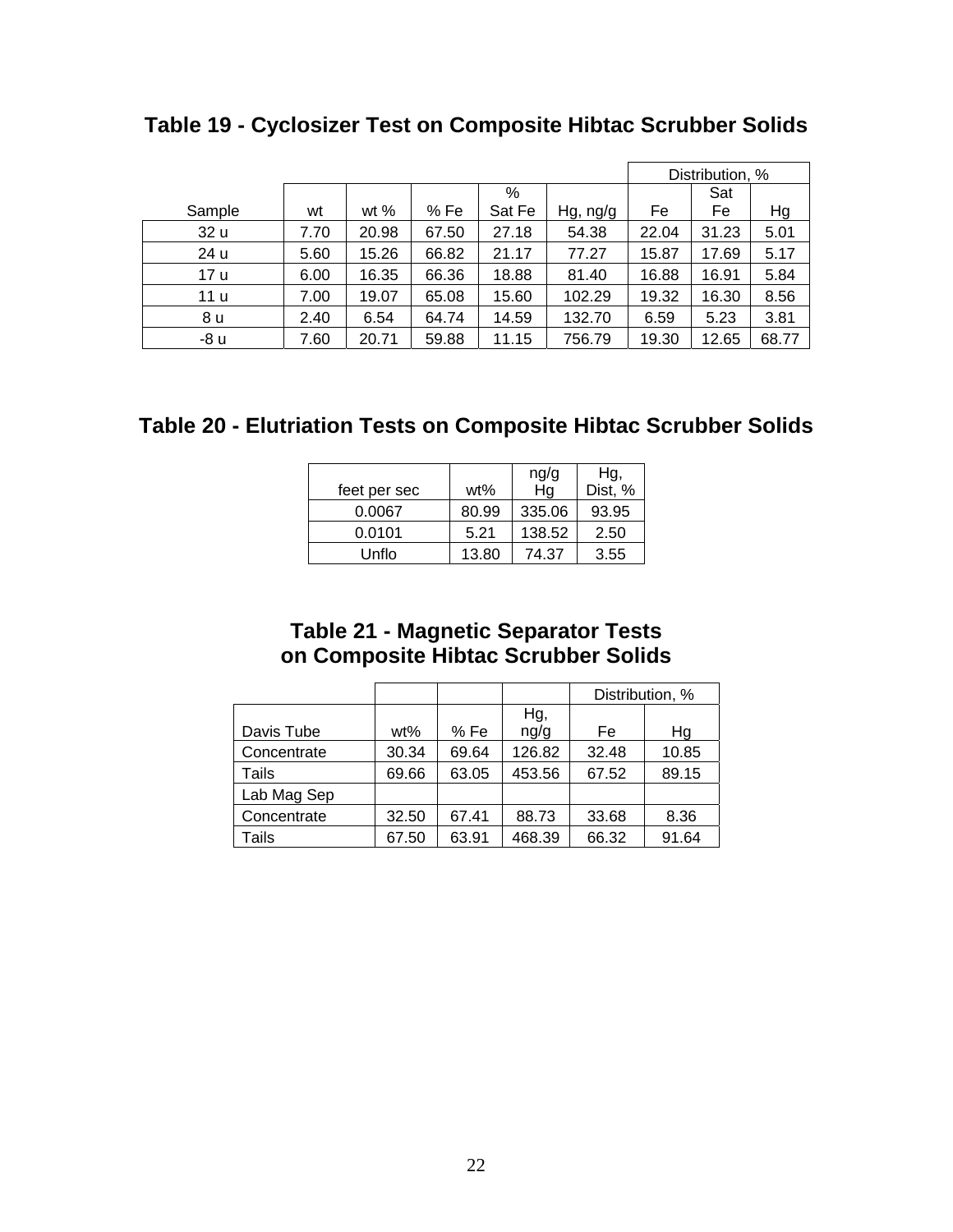## **Table 22 - Results from Utac sampling**

|                    |               |         | ng/g Hg  |        | total   |     | Solids      |         |      |              |       |               |
|--------------------|---------------|---------|----------|--------|---------|-----|-------------|---------|------|--------------|-------|---------------|
|                    | $\frac{9}{6}$ |         |          | tot    | ng/lb   |     |             |         |      | Temp,        |       | $\frac{9}{6}$ |
| Sample             | solids        | cake    | paper*   | solids | slurry  | gpm | <b>LTPY</b> | g Hg/yr | pH   | $\mathsf{C}$ | % Fe  | Sat Fe        |
| 5-7-07 #9 O'flo    | 0.2132        | 94.3    | 192.82   | 94.93  | 91.90   | 750 | 690.15      | 302.49  |      |              | 43.79 | 15.20         |
| 5-7-07 #9 Un'flo   | 0.4448        | 70.93   |          | 70.93  | 143.24  | 490 | 940.65      | 308.05  |      |              | 48.24 | 19.81         |
| 5-7-07 #10 O'flo   | 0.1320        | 782.32  | 10083.93 | 968.00 | 579.94  | 750 | 427.12      | 1908.90 |      |              | 54.52 | 26.61         |
| 5-7-07 #10 Un'flo  | 1.1396        | 159.99  |          | 159.99 | 827.76  | 490 | 2409.86     | 1780.10 |      |              | 57.54 | 31.27         |
| 5-8-07 #9 O'flo    | 0.1310        | 173.6   | 501      | 175.02 | 104.12  | 750 | 424.11      | 342.72  | 3.85 | 43.25        | 54.59 | 31.27         |
| 5-8-07 #9 Un'flo   | 1.8870        | 90.59   |          | 90.59  | 776.08  | 490 | 3990.29     | 1668.96 | 4.83 | 42.10        | 58.35 | 40.34         |
| 5-8-07 #10 O'flo   | 0.0973        | 382.445 | 1940.165 | 391.85 | 173.12  | 750 | 314.98      | 569.85  | 4.04 | 43.50        | 57.74 | 31.05         |
| 5-8-07 #10 Un'flo  | 1.1893        | 144.42  |          | 144.42 | 779.77  | 490 | 2514.87     | 1676.89 | 5.03 | 40.70        | 57.30 | 32.04         |
| 5-10-07 #9 O'flo   | 0.1641        | 341.83  | 588.38   | 343.00 | 255.46  | 750 | 530.99      | 840.88  | 3.86 | 43.58        | 57.99 | 32.68         |
| 5-10-07 #9 Un'flo  | 2.0015        | 151.54  |          | 151.54 | 1377.01 | 490 | 4232.43     | 2961.26 | 4.74 | 42.80        | 58.03 | 33.41         |
| 5-10-07 #10 O'flo  | 0.1034        | 251.99  | 353.33   | 252.62 | 118.59  | 750 | 334.67      | 390.33  |      |              | 61.15 | 33.34         |
| 5-10-07 #10 Un'flo | 1.6701        | 175.9   |          | 175.90 | 1333.75 | 490 | 3531.72     | 2868.22 | 4.17 | 42.70        | 60.06 | 31.70         |
| 5-11-07 #9 O'flo   | 0.1459        | 344.26  | 396.25   | 344.47 | 228.17  | 750 | 472.23      | 751.03  | 3.80 | 42.80        | 52.27 | 26.28         |
| 5-11-07 #9 Un'flo  | 1.0752        | 308.48  |          | 308.48 | 1505.75 | 490 | 2273.54     | 3238.10 | 4.09 | 40.90        | 59.42 | 40.34         |
| 5-11-07 #10 O'flo  | 0.0741        | 288.88  | 797.5    | 290.31 | 97.64   | 750 | 239.78      | 321.39  | 3.81 | 44.00        | 58.46 | 32.55         |
| 5-11-07 #10 Un'flo | 1.1647        | 270.11  |          | 270.11 | 1428.32 | 490 | 2462.99     | 3071.59 | 4.37 | 41.10        | 56.87 | 32.56         |
| 5-15-07 #9 O'flo   | 0.1003        | 590.41  | 1503.95  | 600.51 | 273.40  | 750 | 324.59      | 899.93  |      |              | 51.82 | 27.26         |
| 5-15-07 #9 Un'flo  | 0.9883        | 159.34  |          | 159.34 | 714.94  | 490 | 2089.89     | 1537.48 |      |              | 53.91 | 32.64         |
| 5-15-07 #10 O'flo  | 0.1146        | 590.59  | 3542.35  | 628.76 | 327.06  | 750 | 370.84      | 1076.54 |      |              | 58.53 | 33.12         |
| 5-15-07 #10 Un'flo | 1.0941        | 140.67  |          | 140.67 | 698.73  | 490 | 2313.60     | 1502.62 |      |              | 60.33 | 36.36         |
| 5-16-07 #9 O'flo   | 0.1284        | 515.2   | 271.54   | 513.42 | 299.30  | 750 | 415.61      | 985.17  | 4.03 | 40.85        | 54.51 | 29.90         |
| 5-16-07 #9 Un'flo  | 1.0884        | 181.75  |          | 181.75 | 898.10  | 490 | 2301.59     | 1931.36 | 4.62 | 38.80        | 58.54 | 33.11         |
| 5-16-07 #10 O'flo  | 0.0892        | 481.8   | 511.71   | 482.22 | 195.30  | 750 | 288.74      | 642.85  | 3.85 | 42.90        | 59.71 | 34.88         |
| 5-16-07 #10 Un'flo | 0.9270        | 159.71  |          | 159.71 | 672.12  | 490 | 1960.16     | 1445.38 | 4.58 | 40.80        | 60.24 | 35.93         |

\* Mercury from digestion of filter paper after filtercake was removed.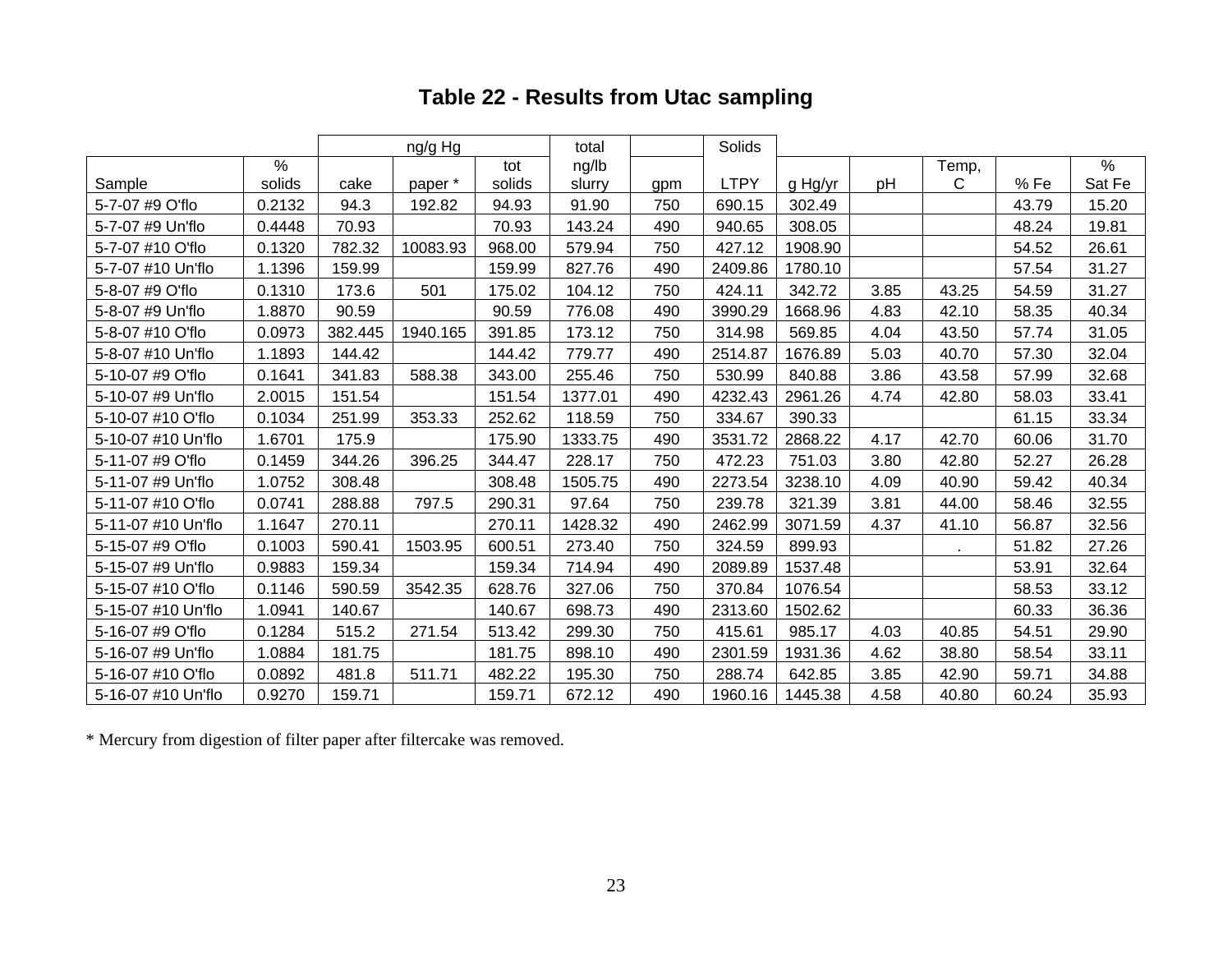|       |        | #9 Thickener Underflow |         | #10 Thickener Underflow |                        |         |  |  |
|-------|--------|------------------------|---------|-------------------------|------------------------|---------|--|--|
| mesh  | wt $%$ | ng/g Hg                | Hg Dist | wt %                    | ng/g Hg                | Hg Dist |  |  |
| 100   | 0.20   | 2018.33                | 3.74    | 1.10                    | 639.55                 | 6.33    |  |  |
| 150   | 0.20   | 1121.00                | 2.08    | 1.00                    | 287.15                 | 2.58    |  |  |
| 200   | 0.80   | 415.87                 | 3.08    | 2.30                    | 125.41                 | 2.60    |  |  |
| 270   | 2.80   | 146.28                 | 3.80    | 7.10                    | 66.02                  | 4.22    |  |  |
| 325   | 3.10   | 105.05                 | 3.02    | 6.00                    | 65.47                  | 3.54    |  |  |
| 400   | 6.00   | 97.87                  | 5.44    | 9.40                    | 56.75                  | 4.80    |  |  |
| 500   | 15.00  | 79.55                  | 11.06   | 13.30                   | 58.79                  | 7.04    |  |  |
| 635   | 13.30  | 56.52                  | 6.97    | 13.70                   | 58.30                  | 7.19    |  |  |
| 10    | 14.90  | 59.78                  | 8.26    | 11.00                   | 56.86                  | 5.63    |  |  |
| $-10$ | 43.70  | 129.72                 | 52.55   | 35.10                   | 177.53                 | 56.08   |  |  |
|       |        | #9 Thickener Overflow  |         |                         | #10 Thickener Overflow |         |  |  |
| mesh  | wt %   | ng/g Hg                | Hg Dist | wt %                    | ng/g Hg                | Hg Dist |  |  |
|       |        |                        |         |                         |                        |         |  |  |
| 100   |        |                        |         |                         |                        |         |  |  |
| 150   | 0.20   | 350.28                 | 0.25    |                         |                        |         |  |  |
| 200   | 0.30   | 316.85                 | 0.34    | 0.20                    | 371.18                 | 0.22    |  |  |
| 270   | 0.90   | 151.25                 | 0.49    | 0.90                    | 128.50                 | 0.34    |  |  |
| 325   | 1.00   | 114.07                 | 0.41    | 1.20                    | 107.12                 | 0.38    |  |  |
| 400   | 2.60   | 94.39                  | 0.89    | 2.90                    | 85.52                  | 0.73    |  |  |
| 500   | 10.50  | 94.08                  | 3.58    | 10.20                   | 89.66                  | 2.68    |  |  |
| 635   | 12.80  | 68.29                  | 3.17    | 11.20                   | 76.97                  | 2.53    |  |  |
| 10    | 14.00  | 73.50                  | 3.73    | 8.40                    | 90.68                  | 2.24    |  |  |
| $-10$ | 57.70  | 416.40                 | 87.12   | 65.00                   | 476.50                 | 90.89   |  |  |

### **Table 23 - Mercury by Size for Utac Composite Samples**

### **Table 24 - Laboratory Magnetic Separator Tests on Utac Thickener Underflow Composites**

|               |       |       |        | Distribution, % |       |
|---------------|-------|-------|--------|-----------------|-------|
|               |       |       | Hg,    |                 |       |
| #9 Underflow  | wt%   | % Fe  | ng/g   | Fe              | Hg    |
| Concentrate   | 54.22 | 67.86 | 61.43  | 65.61           | 20.76 |
| Tails         | 45.78 | 42.13 | 277.71 | 34.39           | 79.24 |
| #10 Underflow |       |       |        |                 |       |
| Concentrate   | 54.22 | 66.56 | 58.79  | 62.97           | 18.65 |
| Tails         | 45.78 | 50.63 | 331.78 | 37.03           | 81.35 |

## **Table 25 - Davis Tube Tests on Utac Thickener Overflow Composites**

|               |        |       |        | Distribution, % |       |
|---------------|--------|-------|--------|-----------------|-------|
|               |        |       | Hg,    |                 |       |
| #9 Underflow  | $wt\%$ | % Fe  | ng/g   | Fe              | Hg    |
| Concentrate   | 42.32  | 68.26 | 68.44  | 54.80           | 11.05 |
| Tails         | 57.68  | 41.31 | 404.42 | 45.20           | 88.95 |
| #10 Underflow |        |       |        |                 |       |
| Concentrate   | 55.56  | 66.56 | 58.79  | 66.26           | 10.97 |
| Tails         | 41.02  | 45.90 | 646.52 | 33.74           | 89.03 |